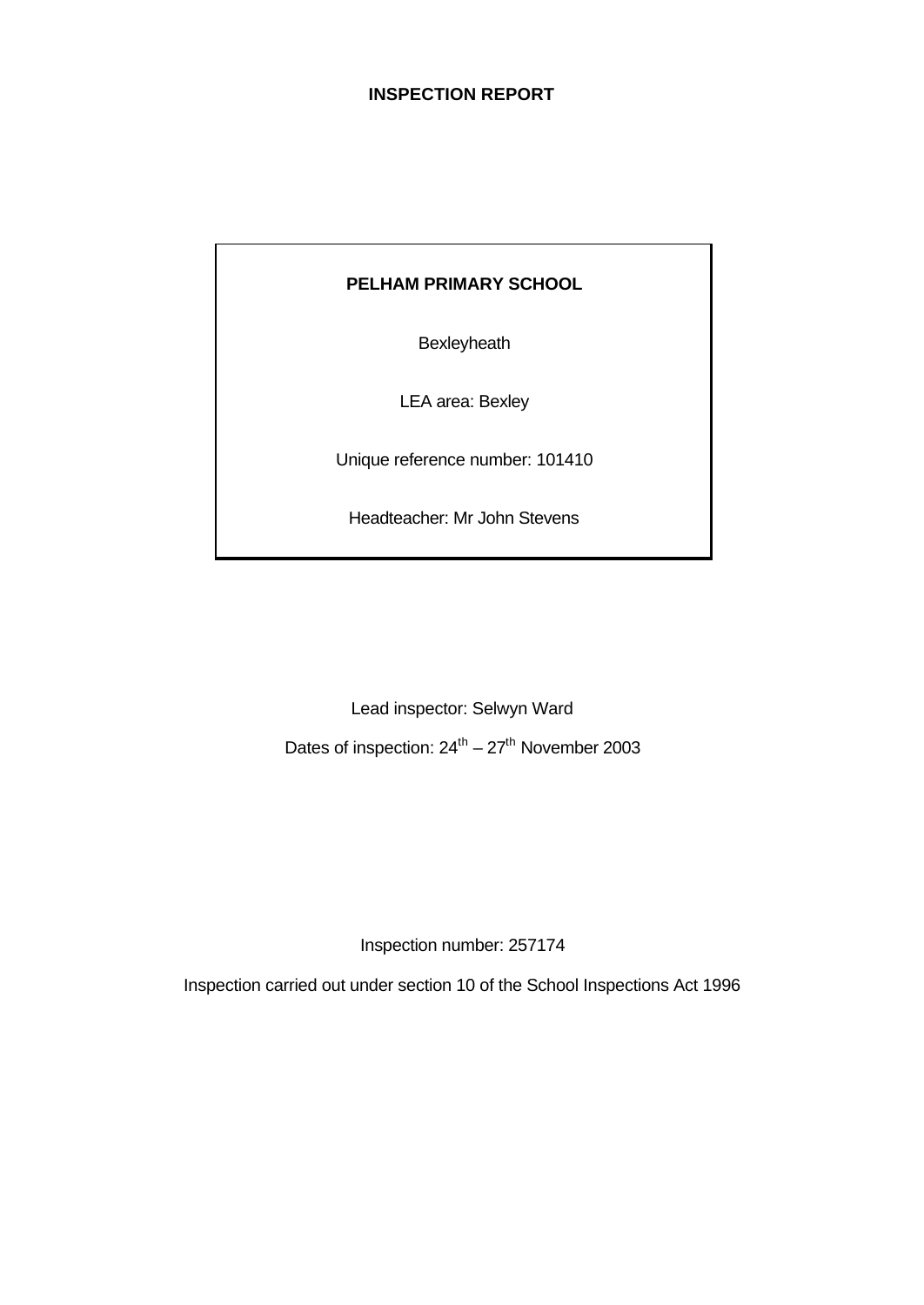#### © Crown copyright 2003

This report may be reproduced in whole or in part for non-commercial educational purposes, provided that all extracts quoted are reproduced verbatim without adaptation and on condition that the source and date thereof are stated.

Further copies of this report are obtainable from the school. Under the School Inspections Act 1996, the school must provide a copy of this report and/or its summary free of charge to certain categories of people. A charge not exceeding the full cost of reproduction may be made for any other copies supplied.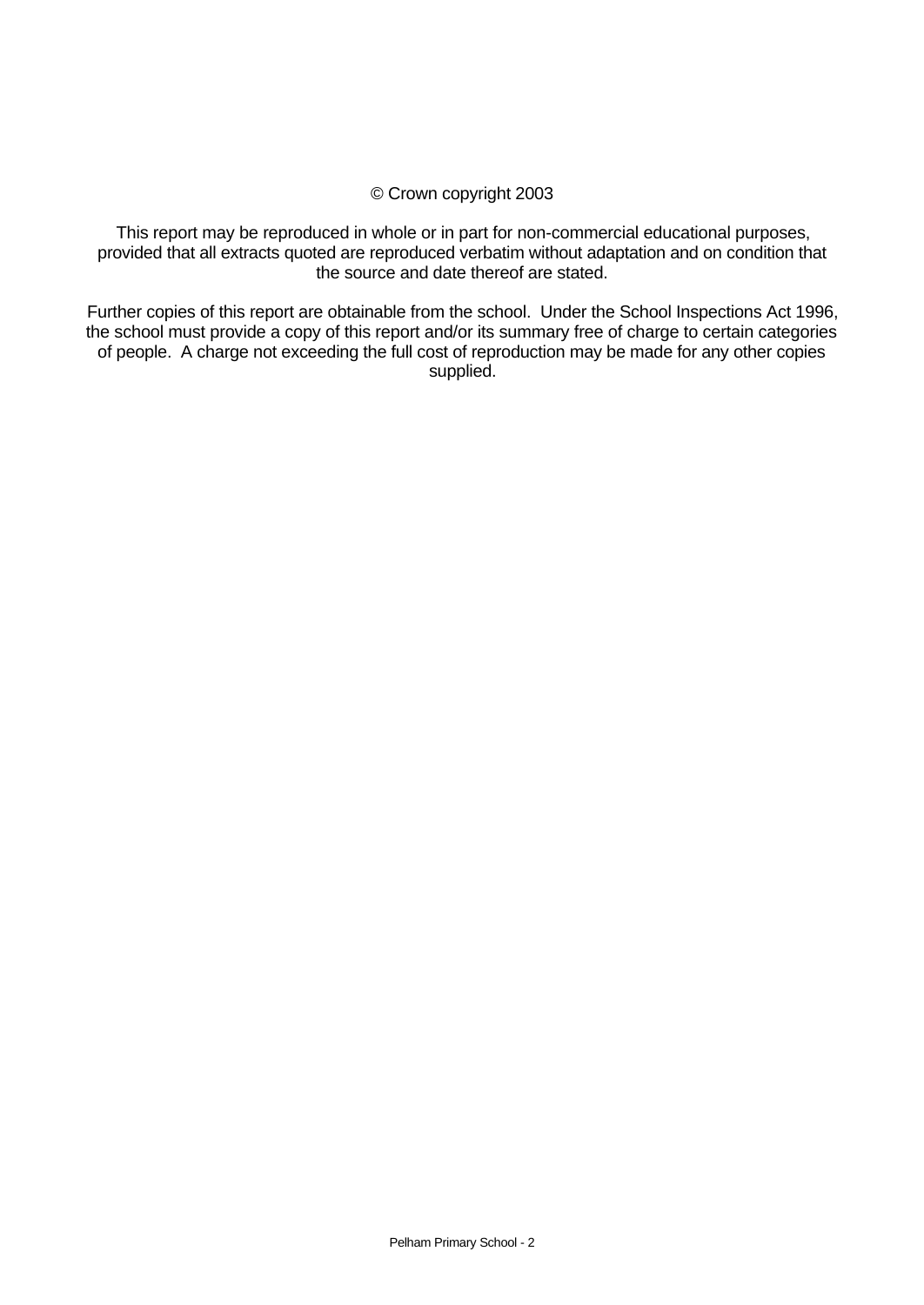# **INFORMATION ABOUT THE SCHOOL**

| Type of school:              | Primary            |
|------------------------------|--------------------|
| School category:             | Community          |
| Age range of pupils:         | $3 - 11$           |
| Gender of pupils:            | <b>Mixed</b>       |
| Number on roll:              | 396                |
| School address:              | Pelham Road        |
|                              | Bexleyheath        |
| Postcode:                    | DA7 4HL            |
| Telephone number:            | 0208 303 6556      |
| Fax number:                  | 0208 304 3065      |
| Appropriate authority:       | The governing body |
| Name of chair of governors:  | Mr A Reid OBE      |
| Date of previous inspection: | 27 April 1998      |

# **CHARACTERISTICS OF THE SCHOOL**

Pelham is a large primary school catering for boys and girls aged 3 to 11. Children in the nursery classes attend part-time. Nine out of ten pupils are white and of British heritage. There are a very small number of pupils learning English as an additional language. Pupils come from a diverse range of backgrounds but, taken overall, their socio-economic background is average, which is reflected in the number of pupils known to be eligible for free school meals, which is also average. The number of pupils with special educational needs is above average and the number with statements of special educational need is almost three times that of average schools. In part, this is because the school includes a unit for hearing-impaired children, although additionally there are pupils with moderate learning difficulties and with autism. Taken overall, children are of below average ability when they join the school. Pelham Primary has won two Government Achievement Awards for its improved Year 6 test results in 2001 and 2002.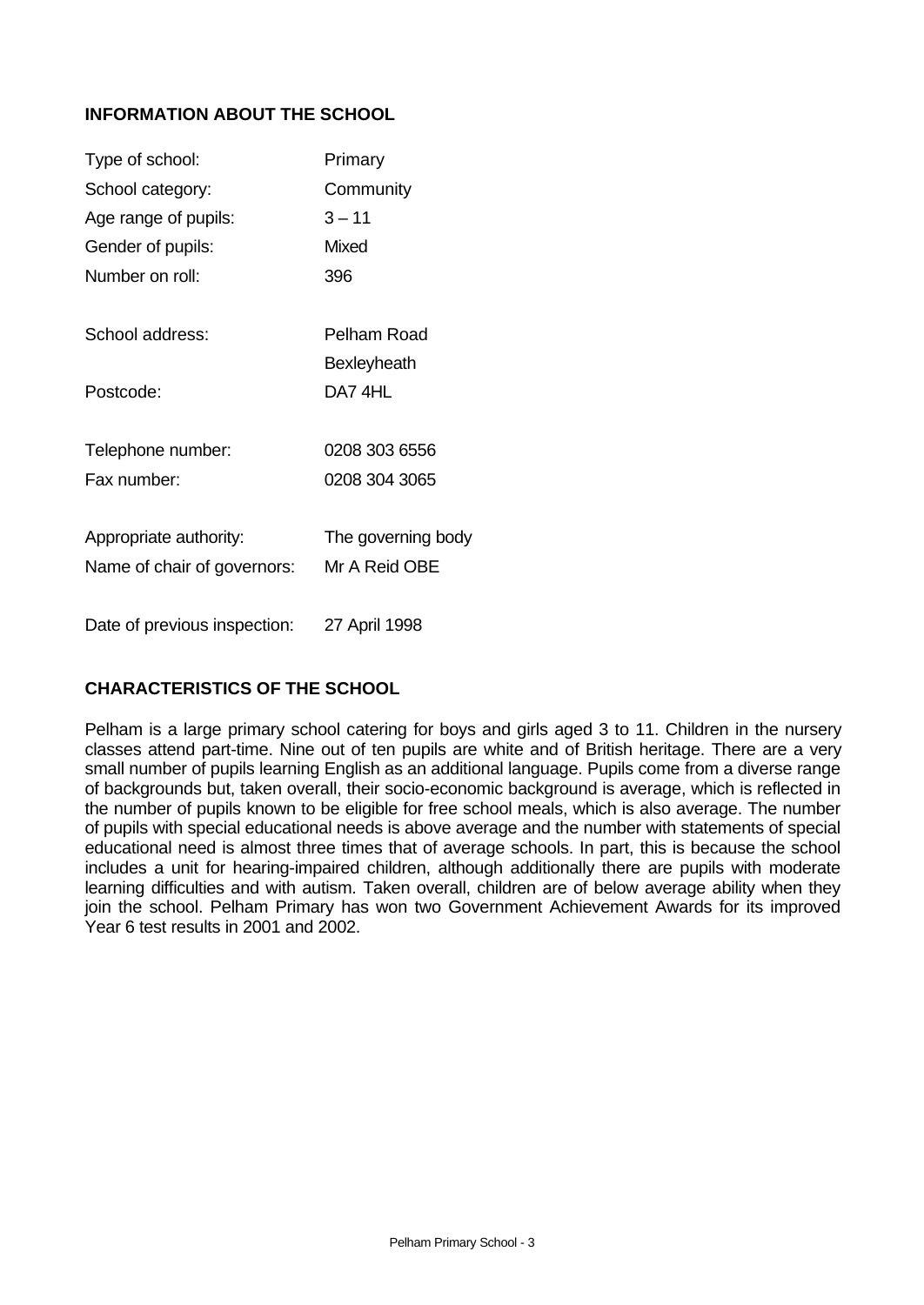# **INFORMATION ABOUT THE INSPECTION TEAM**

| Members of the inspection team |                        |                | <b>Subject responsibilities</b>                                                              |
|--------------------------------|------------------------|----------------|----------------------------------------------------------------------------------------------|
| 9271                           | Selwyn Ward            | Lead inspector |                                                                                              |
| 1305                           | <b>Brian Rance</b>     | Lay inspector  |                                                                                              |
| 20737                          | <b>Paul Evans</b>      | Team inspector |                                                                                              |
| 15023                          | Ali Haouas             | Team inspector | English, Information & communication technology,<br>History, Music, Physical education       |
| 23288                          | <b>Marianne Harris</b> | Team inspector | Foundation Stage, Science, Citizenship, Design<br>technology, Geography, Religious education |
| 21090                          | David Manuel           | Team inspector | Mathematics, Art, special educational needs                                                  |
| 18461                          | Vanessa<br>Wilkinson   | Team inspector | Special educational needs (hearing-impaired unit)                                            |

The inspection contractor was:

Altecq Education 102 Bath Road Cheltenham **Gloucestershire** GL53 7JX

Any concerns or complaints about the inspection or the report should be made initially to the inspection contractor. The procedures are set out in the leaflet *'Complaining about Ofsted Inspections'*, which is available from Ofsted Publications Centre (telephone 07002 637833) or Ofsted's website (www.ofsted.gov.uk).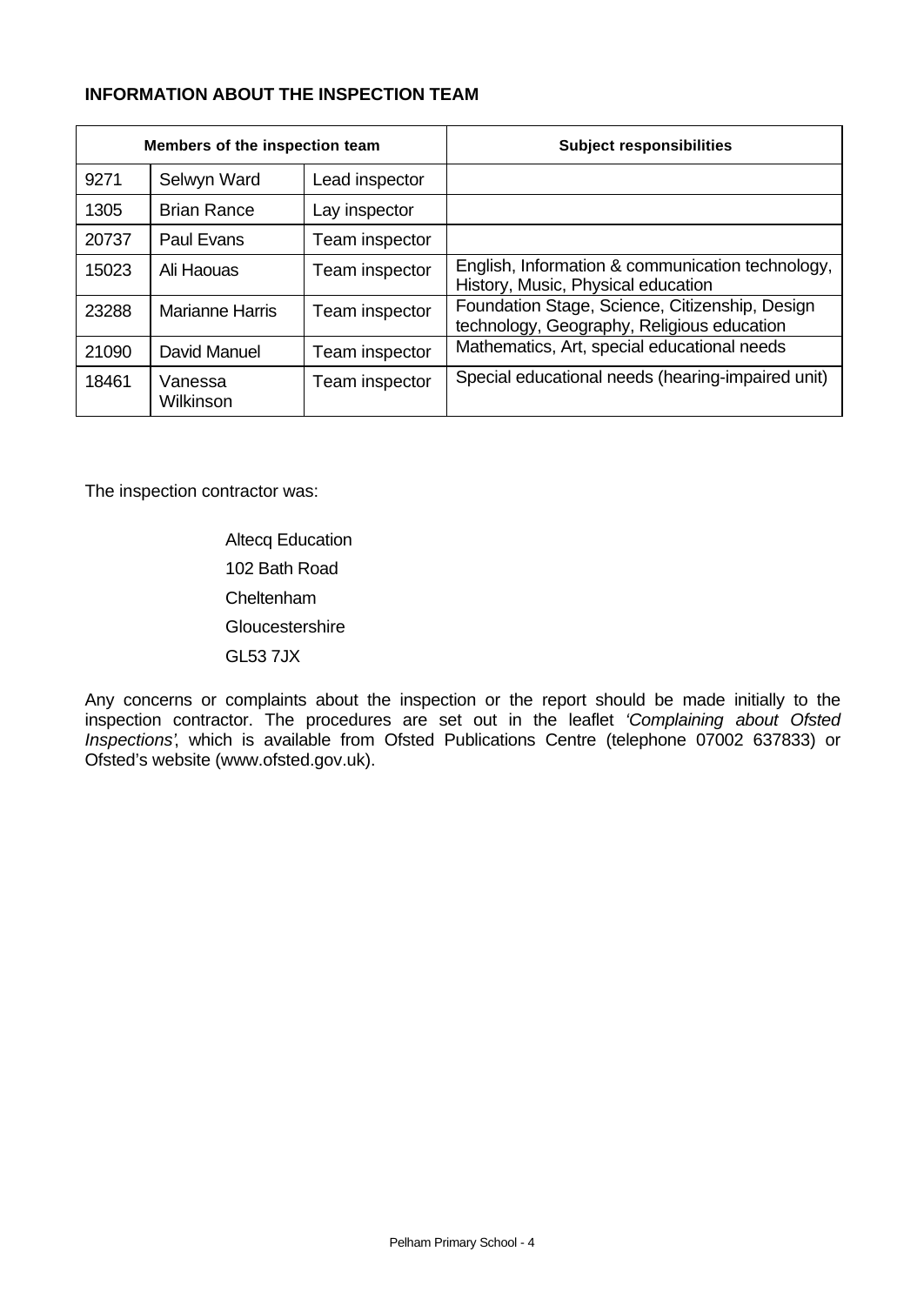# **REPORT CONTENTS**

|                                                                                                                                                              | Page     |
|--------------------------------------------------------------------------------------------------------------------------------------------------------------|----------|
| <b>PART A: SUMMARY OF THE REPORT</b>                                                                                                                         | 6        |
| <b>PART B: COMMENTARY ON THE MAIN INSPECTION FINDINGS</b>                                                                                                    | 8        |
| <b>STANDARDS ACHIEVED BY PUPILS</b>                                                                                                                          | 8        |
| Standards achieved in areas of learning and subjects                                                                                                         |          |
| Pupils' attitudes, values and other personal qualities                                                                                                       |          |
| <b>QUALITY OF EDUCATION PROVIDED BY THE SCHOOL</b>                                                                                                           | 11       |
| Teaching and learning<br>The curriculum<br>Care, guidance and support<br>Partnership with parents, other schools and the community<br>Hearing-impaired units |          |
| <b>LEADERSHIP AND MANAGEMENT</b>                                                                                                                             | 17       |
| <b>PART C: THE QUALITY OF EDUCATION IN AREAS OF LEARNING</b><br><b>AND SUBJECTS</b><br>AREAS OF LEARNING IN THE FOUNDATION STAGE                             | 19<br>19 |
|                                                                                                                                                              |          |
| <b>SUBJECTS IN KEY STAGES 1 &amp; 2</b>                                                                                                                      | 22       |
| <b>PART D: SUMMARY OF THE MAIN INSPECTION JUDGEMENTS</b>                                                                                                     | 30       |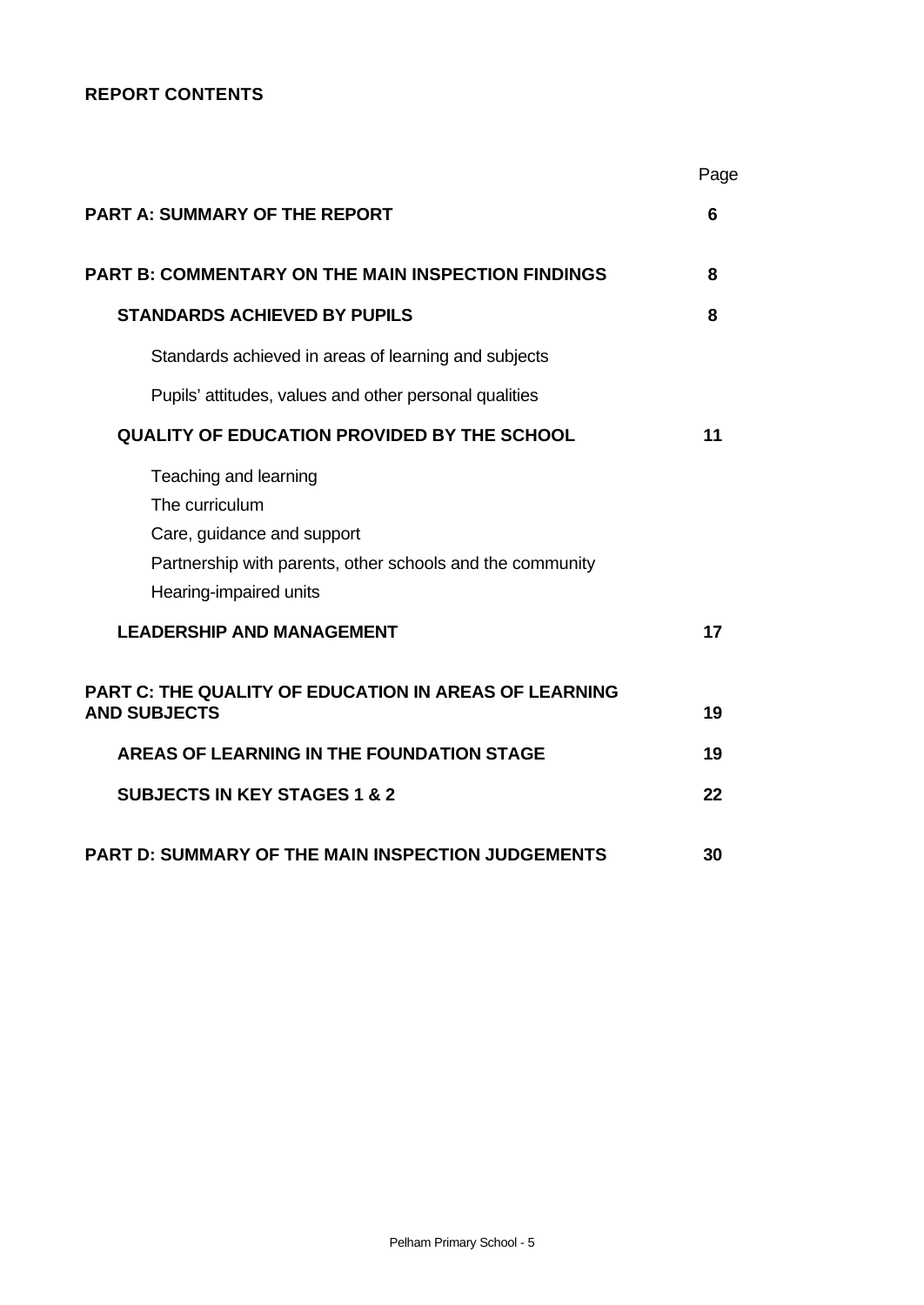# **PART A: SUMMARY OF THE REPORT**

# **OVERALL EVALUATION**

Pelham Primary is a **good** school that caters well for pupils with a wide range of abilities, including many with hearing-impairment. It provides **good value for money**.

The school's main strengths and weaknesses are:

- Teaching is good throughout the school and pupils of all abilities are now achieving well
- The school is well led and managed
- The good provision for hearing-impaired pupils benefits all the children in the school
- The school provides well for pupils' personal development and, as a result, pupils behave well, get on very well with one another and are keen to learn
- Pupils benefit from a good range of learning opportunities, although the amount of teaching time is below the recommended minimum and pupils would benefit from more opportunities to practise their reading
- Teachers do not make enough use of assessment information and marking does not always give pupils enough guidance on what they need to do to do better
- Pupils are given good support and are looked after well
- Attendance is unsatisfactory
- Teachers and pupils have to cope with cramped classrooms and school buildings that seem to have reached the end of their natural life

There has been **good improvement** since the last inspection. The issues identified in the last report have been tackled well, with particularly good improvements in teaching and in the provision for information and communication technology (ICT). Although, in recent years, pupils have not done as well as they could in Years 1 and 2, pupils are now achieving well throughout the school and improved Year 6 test results have won the school two Government Achievement Awards.

| <b>Results in National</b><br>Curriculum tests at the end |      | similar schools |      |      |
|-----------------------------------------------------------|------|-----------------|------|------|
| of Year 6, compared with:                                 | 2001 | 2002            | 2003 | 2003 |
| English                                                   |      | B               | B    | B    |
| mathematics                                               |      | B               |      |      |
| science                                                   |      |                 |      |      |

#### **STANDARDS ACHIEVED**

*Key: A - well above average; B – above average; C – average; D – below average; E – well below average. Similar schools are those whose pupils attained similarly at the end of Year 2.*

Inspectors judge pupils' achievement looking at the progress they make over their time in school as well as how well they do in lessons. Pupils' overall **achievement is good**. Children join the school with a very wide range of capabilities, including many with special educational needs, including some with autism and other learning difficulties in addition to those who attend the hearing-impaired unit. Overall, pupils are of below average ability when they join the school. Children get off to a good start in their nursery and reception years. They achieve well, although a significant number will not attain all of the early learning goals that children are expected to reach by the end of their reception year. In recent years, pupils have not achieved well enough in Years 1 and 2, although they have caught up lost ground and done well in Years 3 to 6. Improvements in teaching and in the organisation of lessons, particularly in providing more opportunities for writing, have resulted in improved standards and pupils now achieving well throughout the school. Although standards in English and mathematics are currently below average in Year 2, they are improving. Standards are average in all of the other subjects inspected and above average in English by the end of Year 6.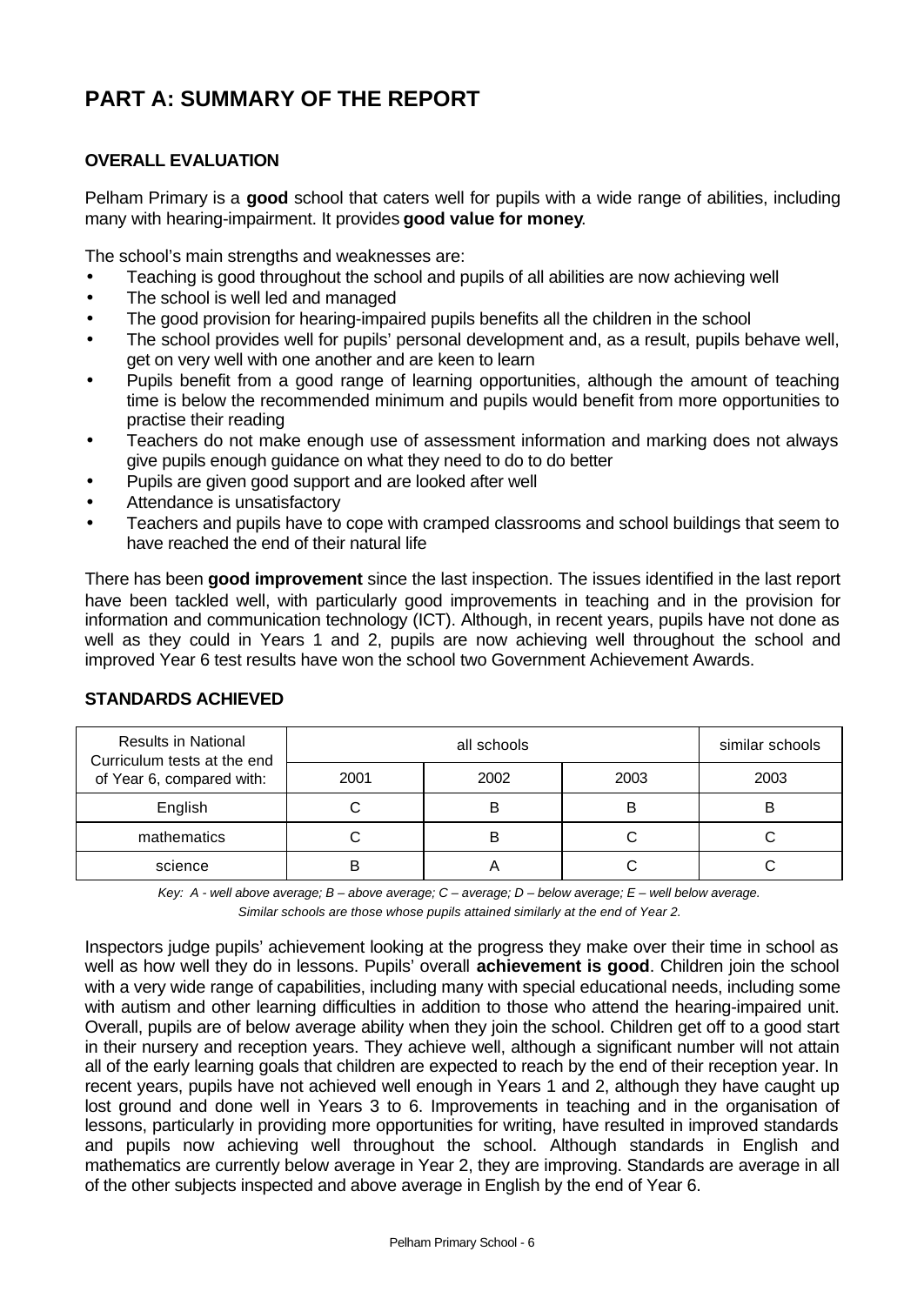**Pupils' personal qualities, including their spiritual, moral, social and cultural development are good.** Pupils get on very well with one another and their behaviour is good, both in lessons and around the school. Pupils enjoy school and their attitudes to learning are good. Attendance fell last year and is now unsatisfactory. Although the school has satisfactory systems for monitoring attendance, more could be done to promote better attendance. Parents, too, could do more to avoid unnecessary absence.

# **QUALITY OF EDUCATION**

**The quality of education provided is good**. **Teaching and learning are good**. Because of the high proportion of pupils with special educational needs, there are often two or three teaching assistants in classes working well alongside the teacher and this benefits all pupils. Time is well used in lessons and, as a result, pupils get a lot done. This largely counteracts the loss of teaching time due to the school day being shorter than the recommended minimum, although more time would enable pupils to benefit from more support with reading. Despite this shortcoming, the curriculum is good. It is well matched to pupils' needs and there is a good range of clubs and out-ofschool activities that enrich pupils' education. A notable strength of the school is the way in which all children mix and work well together, with pupils from the hearing-impaired unit fully involved in lessons and with all children (and most of the staff) benefiting from the opportunity to learn signing.

Assessment is satisfactory. There are examples of very good marking, particularly in English, with pupils gaining from very clear guidance on what they need to do to improve their work. In other cases however, work is just ticked or given a smiley face symbol by way of encouragement. Teachers and other staff know, support and care for pupils well, although information from assessment is not always used enough to plan lessons. The school has been successful in building a good and effective partnership with parents, strongly enhanced through the training sessions organised for parents in literacy, numeracy and ICT. There are satisfactory links with other schools and the wider community.

The school buildings look as if they are close to the end of their natural life and governors have identified the need for substantial renovation or replacement. Staff and older children, in particular, have to cope with very cramped classrooms and children in the reception year have no dedicated outside area with easy access.

#### **LEADERSHIP AND MANAGEMENT**

**Leadership and management are good**. The headteacher, deputy headteacher and leadership team have a shared commitment to improvement that has helped to build a very inclusive school where all are involved, where teaching is consistently good and where children of all abilities achieve well. Governors do a satisfactory job. They are very supportive of the school although they have a clearer appreciation of what the school does well than, with the exception of the school buildings, of the areas that could be improved.

#### **PARENTS' AND PUPILS' VIEWS OF THE SCHOOL**

Parents and pupils have very positive views of the school. Parents expressed strongly favourable views on almost all aspects of the school with the exception of information on how well their children are doing. Inspectors found information to parents, including school reports, to be good. Pupils expressed particularly favourable views about teaching and how much they learnt in lessons.

#### **IMPROVEMENTS NEEDED**

The most important things the school should do to improve are:

- Improve attendance
- Ensure that all marking gives pupils clear guidance on what they need to do to do better
- Review the length of the school day and ensure that pupils have more opportunities to practice their reading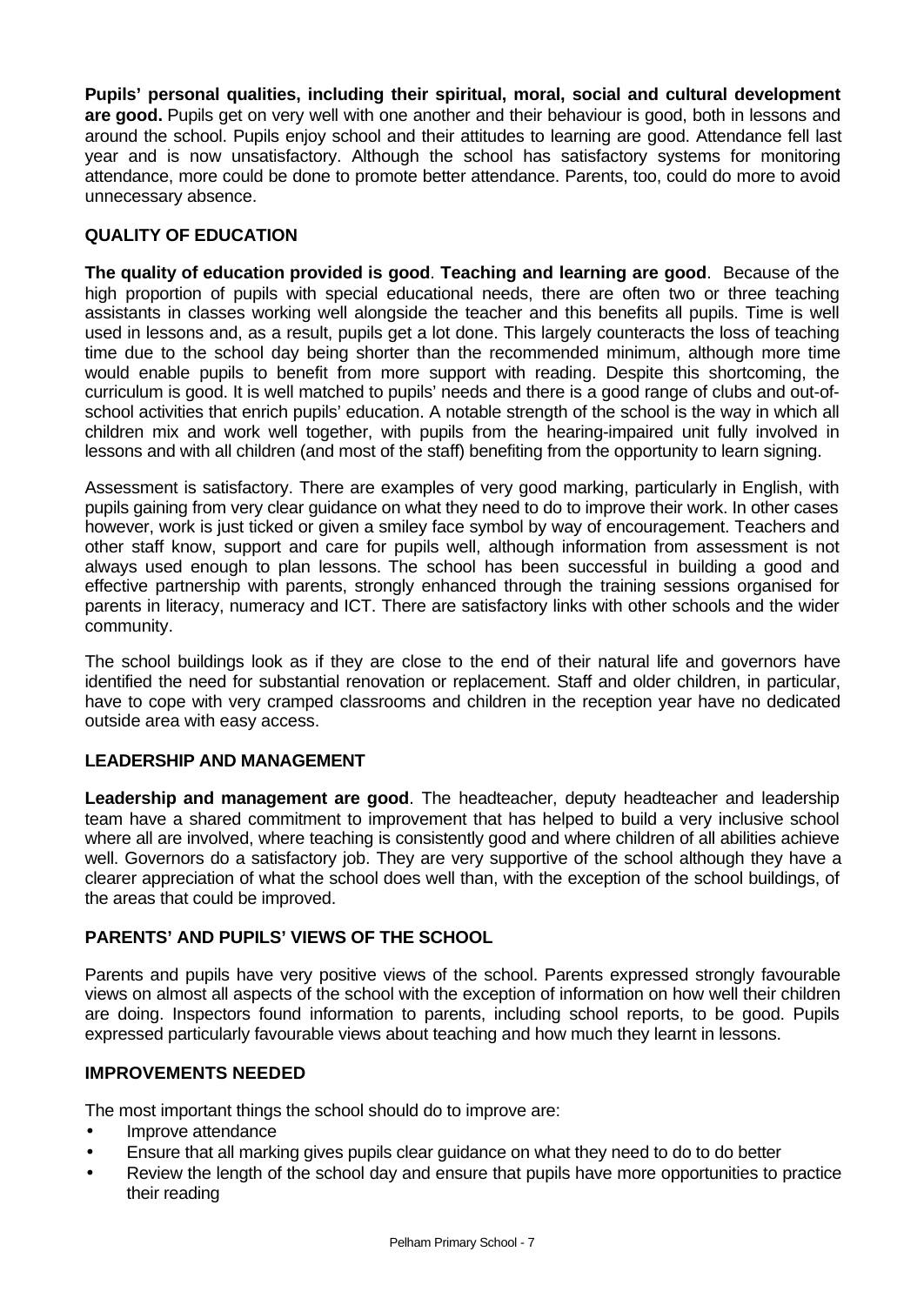• Continue to press for replacement or renovation of the school buildings

and, to meet statutory requirements:

• Ensure that reporting requirements in the governors' annual report and prospectus are fully met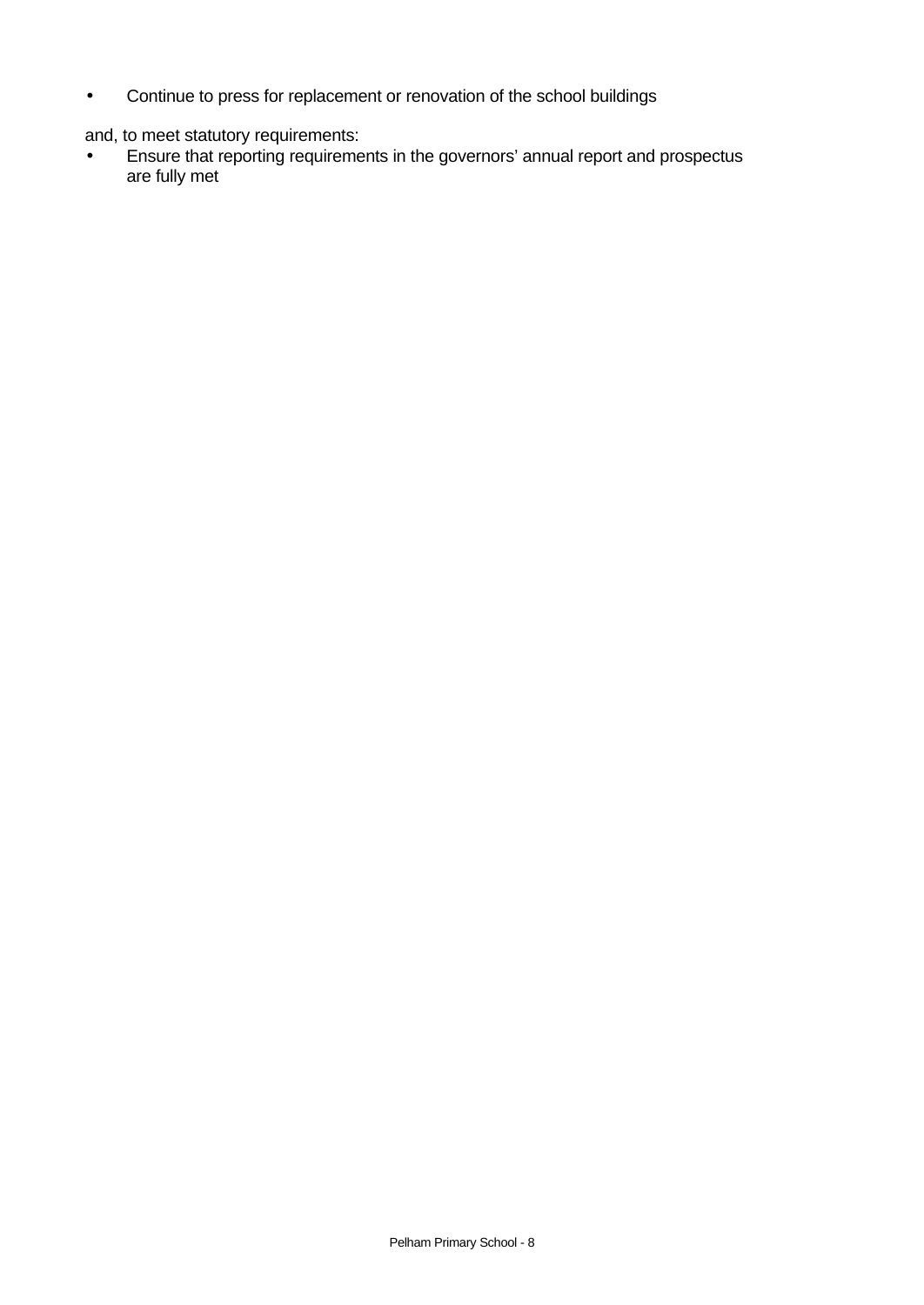# **PART B: COMMENTARY ON THE INSPECTION FINDINGS**

# **STANDARDS ACHIEVED BY PUPILS**

#### **Standards achieved in subjects and areas of learning**

Although there has been some underachievement in the school in the past in Years 1 and 2, achievement is now **good** throughout the school, with pupils of all abilities, including the more able and those with special educational needs, achieving well. Standards are average overall and they are above average in English by the end of Year 6.

#### **Main strengths and weaknesses**

- Children get off to a good start in the nursery and reception classes
- Pupils of all abilities achieve well throughout the school
- Standards are above average in English by the end of Year 6
- Though improved in comparison with last year's test results, standards are still below average by the end of Year 2

- 1. Children join the school with a very wide range of capabilities, broadened by the number of children with high levels of special educational needs. These include those joining the school's hearing-impaired unit as well as a number with high levels of special educational need for autism and other learning difficulties. The number of pupils with special educational needs, and the nature of their needs, obviously varies from year to year and this variation contributes to the fluctuations that can be seen in the school's overall test scores.
- 2. Children get off to a good start in the nursery and reception classes. As a result of the consistently good teaching and the very effective support that children receive, they make good, steady progress and achieve well, although a significant number, who join the school with very low attainment, do not attain all of the early learning goals that children are expected to reach by the end of their reception year. Children achieve particularly well in their social development. Their achievement in physical development is satisfactory but progress in this area of learning is inhibited through the lack of a dedicated outside play area for children in their reception year.
- 3. The tables below show the average points scores attained in the Year 2 and Year 6 tests in 2003 (with the 2002 scores in brackets). One point represents roughly one term's progress, so the tables show, for example, pupils in Year 2 last year were on average two terms behind in writing but by the end of Year 6 last year, children were on average a term ahead of pupils nationally in English.

| Standards in national tests at the end of Year 2 - average point scores in 2003        |             |             |  |  |  |  |  |  |
|----------------------------------------------------------------------------------------|-------------|-------------|--|--|--|--|--|--|
| Standards in:<br>School results<br>National results                                    |             |             |  |  |  |  |  |  |
| reading                                                                                | 14.8 (16.3) | 15.7 (15.8) |  |  |  |  |  |  |
| writing<br>12.6 (13.2)<br>14.6 (14.4)                                                  |             |             |  |  |  |  |  |  |
| mathematics<br>15.2(16.1)<br>16.3 (16.5)                                               |             |             |  |  |  |  |  |  |
| There were 49 pupils in the year group. Figures in brackets are for the previous year. |             |             |  |  |  |  |  |  |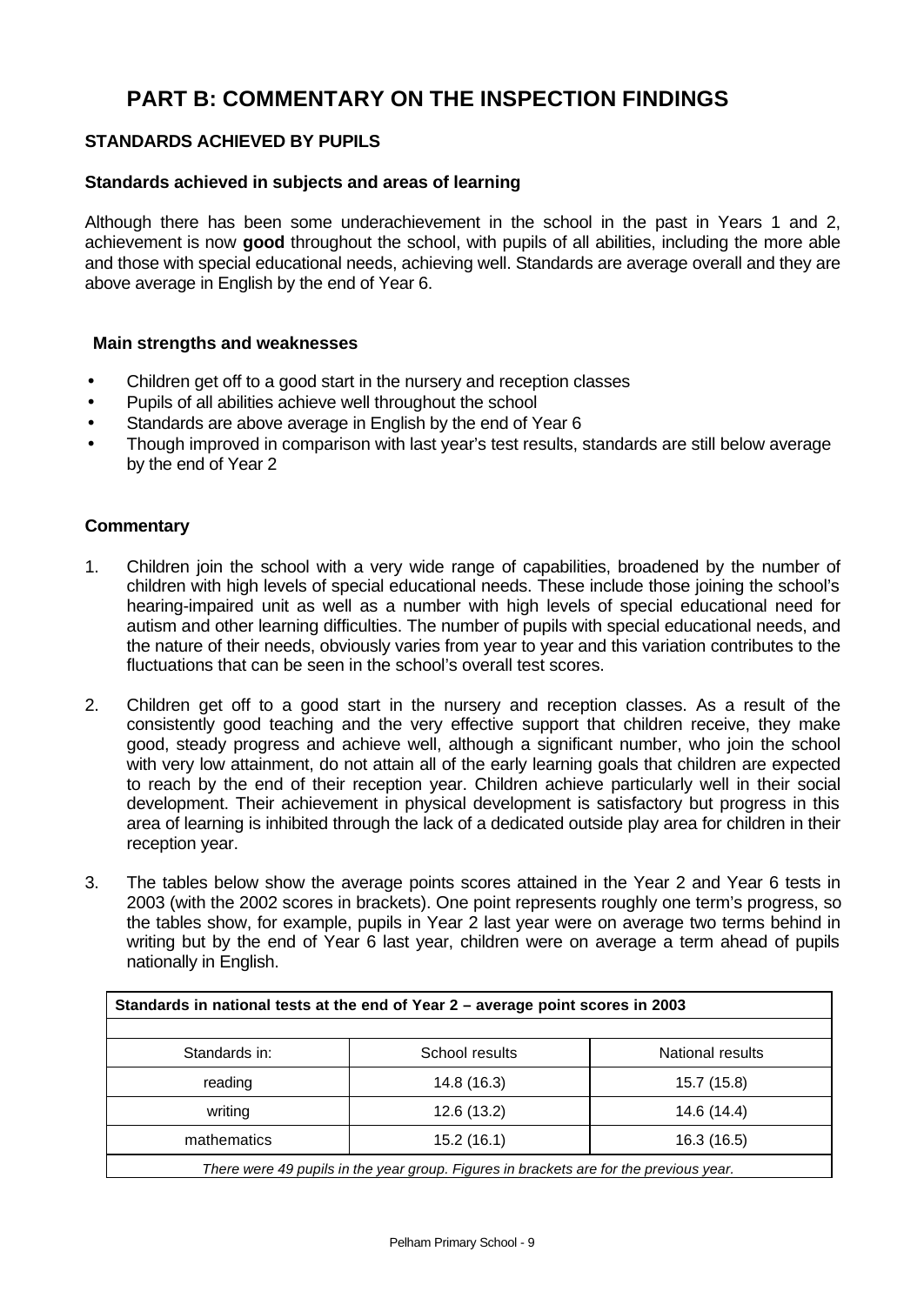- 4. Although the evidence from past test scores in reading, writing and mathematics at the end of Year 2 suggests that there has been a degree of underachievement in Years 1 and 2, inspectors found pupils in Years 1 and 2 to be achieving well, although standards in English and mathematics remain below average overall. The recent school focus on writing has had a beneficial effect in raising standards, through, for example, daily diary writing, with teachers discussing with pupils the vocabulary and spellings that they will use before children start their individual work.
- 5. Standards in English are above average in Year 6, as they were in last year's tests. In mathematics and science, standards are average, which again matches the results attained by Year 6 pupils last year. This represents good achievement, with, as in Years 1 and 2, pupils of all abilities, including the more able and those with special educational needs, making good progress. In the last inspection, progress in Years 3 to 6 was judged to be unsatisfactory, so this represents very good improvement since the last inspection.

| Standards in national tests at the end of Year 6 - average point scores in 2003        |  |  |  |  |  |  |  |
|----------------------------------------------------------------------------------------|--|--|--|--|--|--|--|
|                                                                                        |  |  |  |  |  |  |  |
| Standards in:<br>School results<br><b>National results</b>                             |  |  |  |  |  |  |  |
| English<br>27.8 (28.0)<br>26.8 (27.0)                                                  |  |  |  |  |  |  |  |
| mathematics<br>27.2 (28.0)<br>26.8 (26.7)                                              |  |  |  |  |  |  |  |
| science<br>28.8 (29.8)<br>28.6 (28.3)                                                  |  |  |  |  |  |  |  |
| There were 60 pupils in the year group. Figures in brackets are for the previous year. |  |  |  |  |  |  |  |

- 6. In other subjects inspected, standards in Years 1 and 2 and Years 3 to 6 are average. Achievement is satisfactory in art and religious education and good in other subjects. Again, this represents good improvement since the last inspection. Improvement is very good in information and communication technology (ICT) where significant weaknesses were identified in the last inspection report but where standards are now in line with national expectations at the end of Years 2 and 6, and where pupils are achieving well.
- 7. Most pupils with special educational needs attain standards that are below and sometimes well below average. However, they receive good support from teachers and teaching assistants and this enables them to make good progress towards their targets. In relation to their prior attainment, they achieve just as well as other pupils. Because their particular learning needs are clearly identified and they are given good support, the few pupils learning English as an additional language also achieve well.

#### **Pupils' attitudes, values and other personal qualities**

The provision for pupils' personal development is **good**. Pupils have good attitudes to school and to learning. Behaviour is good. Pupils' spiritual, moral, social and cultural development is good overall. Attendance and punctuality are unsatisfactory.

#### **Main strengths and weaknesses**

- Pupils' attitudes to school and their work are good
- Pupils' behaviour in class and around the school is good
- Provision for pupils' moral and social development is good
- Absence rates are too high and too many children are late arriving to school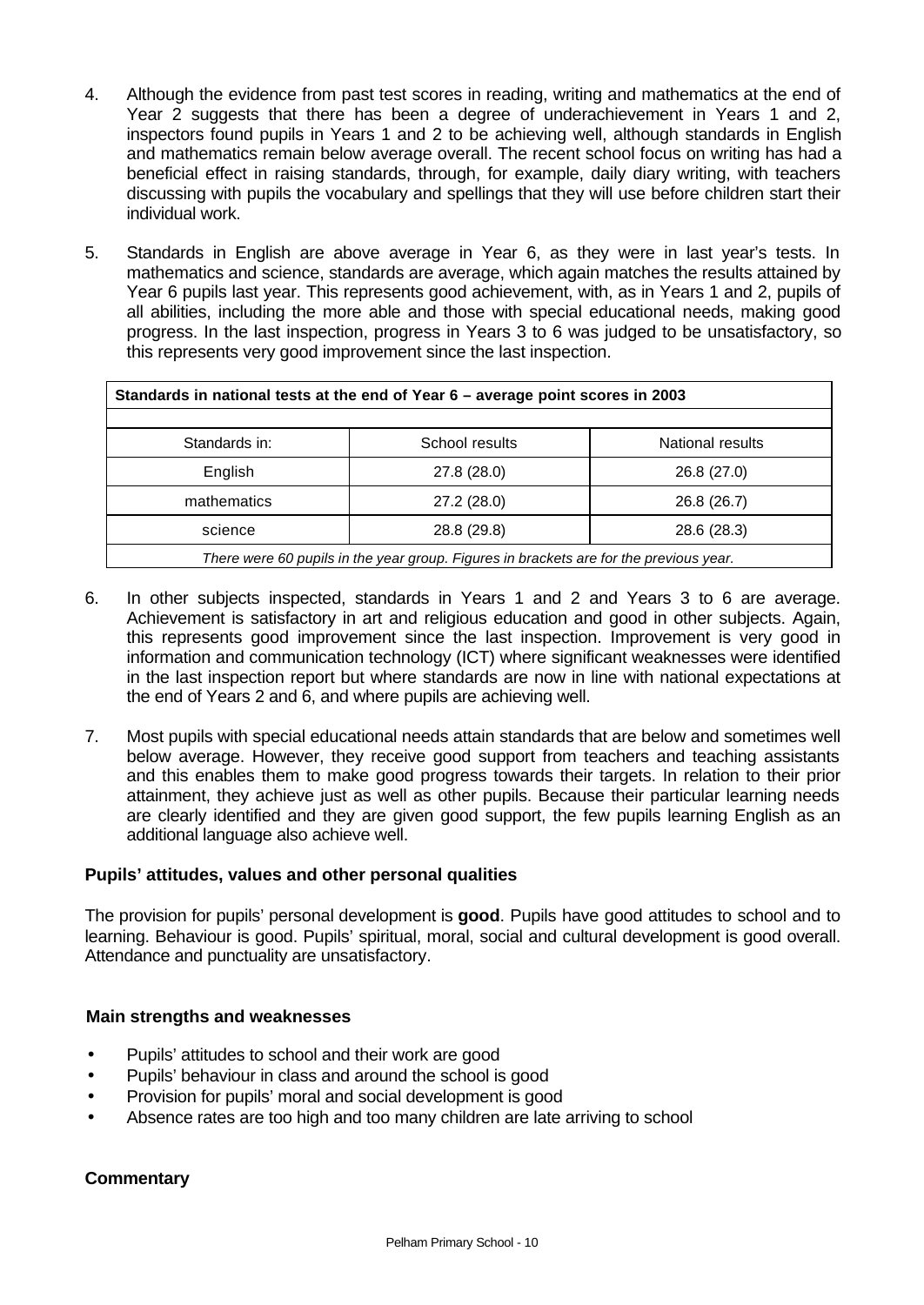- 8. The provision that the school makes for pupils' social and moral development is good. The inclusive ethos of the school ensures that all pupils understand right and wrong. They learn how to live in a community and to be tolerant towards one another, particularly when some pupils have special educational needs to cope with. Staff encourage pupils to behave responsibly and help one another, as well as helping with classroom chores. When they move into Years 5 and 6, pupils undertake a range of responsibilities to assist in the smooth running of the school.
- 9. One aspect of school life that is particularly noteworthy is the way that pupils from the hearingimpaired unit are integrated into the life of the school throughout the day. Pupils from the unit join classes for some lessons and seamlessly become full members of the class. Conversely, hearing pupils learn basic signing in order to communicate with their hearing-impaired friends. It was a moving occasion to see all the Years 3 to 6 pupils in an assembly singing and signing *"Away in a manger"*.
- 10. The school works hard to promote good behaviour and this is successful. There have been no exclusions over the past year. All the adults set a good example to pupils in the way that they treat everyone with respect. Staff make their expectations clear and pupils understand what is expected of them. Pupils know and understand the rewards that they can earn in their classes for good work, effort and behaviour. Similarly they enjoy *Golden Time* – a short period at the end of the week where, as a reward, they choose activities for themselves. They understand that unacceptable behaviour can lead to the loss of that time. At playtimes, pupils play well together, if somewhat boisterously, and enjoy using the equipment that is provided. Lunchtimes are well organised. In the dining hall, pupils chat happily together and welcome visitors.

# Categories used in the Annual School Census No of pupils on roll Number of fixed period exclusions White – British 358 0 0 White – Irish 2 0 0 Mixed – White and Black Caribbean 2 0 0 Mixed – White and Black African 2 0 0 Mixed – White and Asian 3 0 0 Asian or Asian British – Indian and Asian or Asian British – Indian and O Asian or Asian British – Pakistani 2 0 0 Black or Black British – Caribbean 1 0 0 Black or Black British – any other Black background | | 4 | 0 0 | 0 Chinese 4 0 0 Any other ethnic group and the contract of the contract of the contract of the contract of the contract of the contract of the contract of the contract of the contract of the contract of the contract of the contract of the No ethnic group recorded and the set of the set of the set of the set of the set of the set of the set of the s

#### *Ethnic background of pupils Exclusions in the last school year*

Number of permanent exclusions

*The table gives the number of exclusions, which may be different from the number of pupils excluded.*

11. No examples of bullying or racism were seen during the inspection. Pupils and parents mentioned that there have been incidents of bullying from time to time, and when any such difficulty does occur, it is dealt with immediately by staff. Boys and girls of all ages mix well together and pupils new to the school are assigned a special friend whilst they become familiar with the school, making sure that they are not lonely or left out.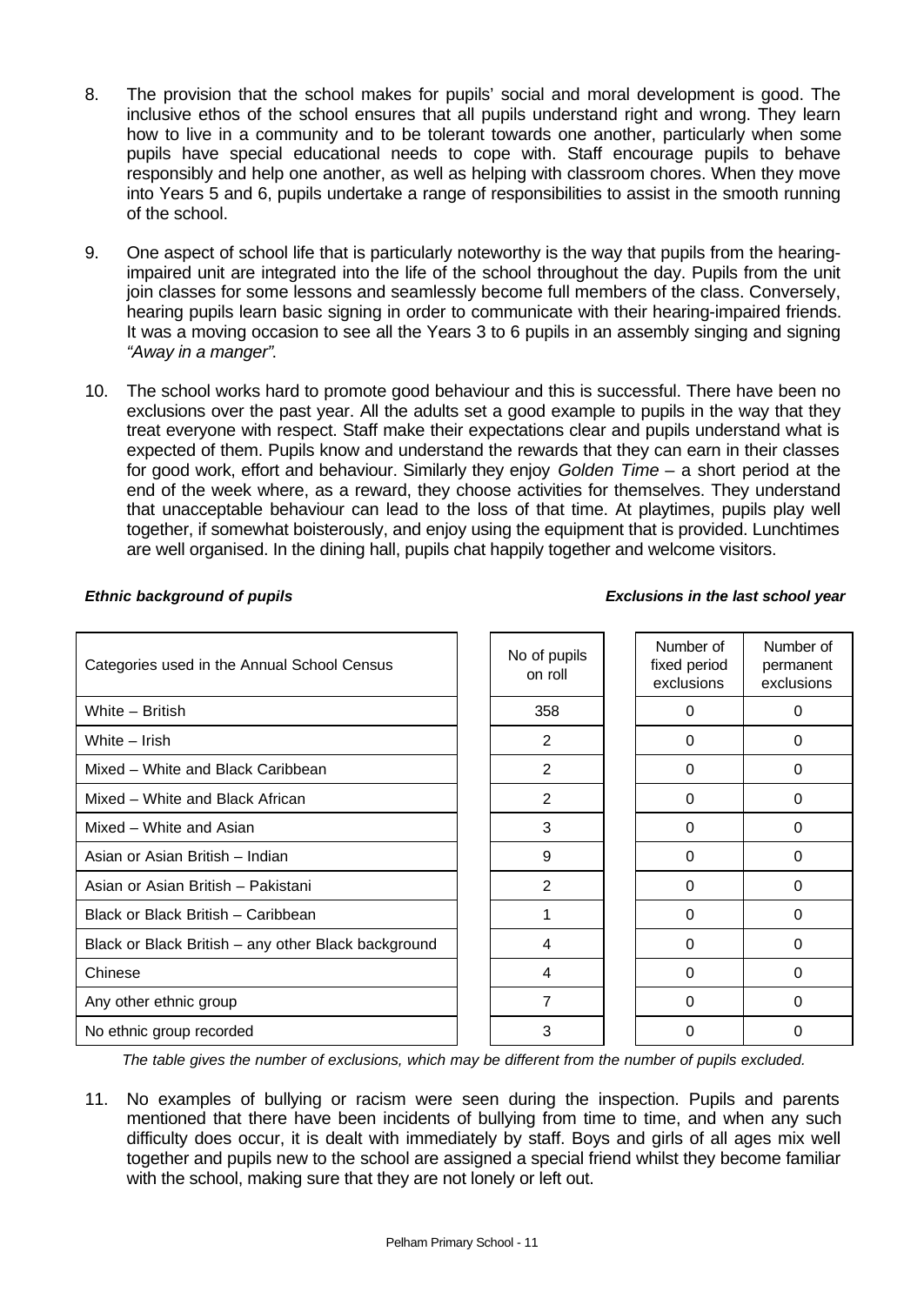12. Pupils' attendance was below average in the last academic year and has deteriorated since the previous year, when it was in line with the national average. It is clear from the school's attendance and attainment records that pupils who do not attend school regularly do not achieve as well as others. The procedures for promoting attendance are satisfactory. They have ensured that the level of unauthorised absence has decreased significantly, but more could be done to promote attendance through linking it to the school's rewards system. There are a number of families who do not appreciate the importance of regular attendance. Too many keep their children out of school for trivial or avoidable reasons. With the assistance of the education welfare officer from the local education authority the school is working to address these issues.

| Attendance in the latest complete reporting year (%) |     |  |              |     |  |  |
|------------------------------------------------------|-----|--|--------------|-----|--|--|
| Authorised absence<br>Unauthorised absence           |     |  |              |     |  |  |
| School data                                          | 6.9 |  | School data: | 0.3 |  |  |
| National data:<br>National data<br>5.4<br>0.5        |     |  |              |     |  |  |
|                                                      |     |  |              |     |  |  |

*The table gives the percentage of half days (sessions) missed through absence for the latest complete reporting year.*

13. Punctuality is unsatisfactory. The late arrival of pupils at school disrupts the start of the day and pupils' learning, not only for the pupils that are late but also the rest of the class. So far, in the present term, on average eleven pupils have arrived late for school every day.

# **QUALITY OF EDUCATION PROVIDED BY THE SCHOOL**

The quality of education provided by the school is **good**. Teaching and learning are good, as is the curriculum. There are good arrangements for the care and welfare of the pupils, and the school has been successful in developing an effective partnership with parents to support pupils' education. Marking and assessment are satisfactory.

#### **Teaching and learning**

Teaching and learning are **good**.

#### **Main strengths and weaknesses**

- Lessons are well planned and pupils know what they are expected to learn
- Time is well used and pupils get a lot done in lessons
- Pupils benefit from a lot of support because of the number of adults in most classes
- Work is usually well matched to pupils' needs, although in some lessons more able pupils could be set more challenging work
- Some marking is very good, giving pupils clear guidance on what they need to do to improve their work, but other marking does little more than acknowledge pupils' work

# **Commentary**

#### *Summary of teaching observed during the inspection in 58 lessons*

| Excellent | Very good   | Good     | Satisfactory | Unsatisfactory | Poor | Very Poor |
|-----------|-------------|----------|--------------|----------------|------|-----------|
| (2%)      | (19%)<br>11 | 30 (52%) | 16 (28%)     |                |      |           |

*The table gives the number of lessons observed in each of the seven categories used to make judgements about lessons; figures in brackets show percentages where 30 or more lessons are seen. Percentages may not sum to 100 due to rounding.*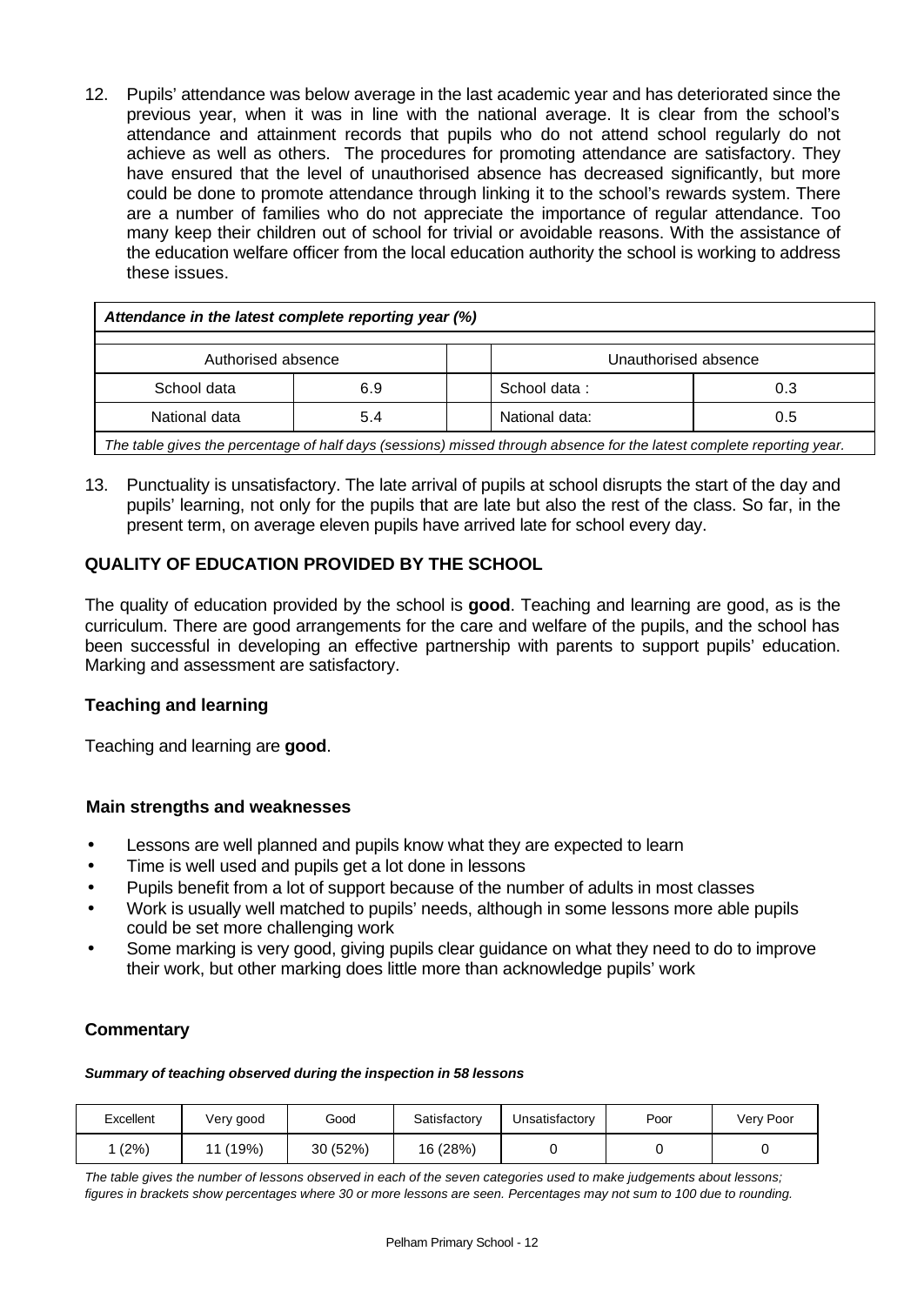- 14. The quality of teaching is significantly better than that seen in the last inspection, particularly in Years 3 to 6. Pupils benefit from a remarkably consistent standard of good teaching throughout the school. This matches the strongly favourable views of teaching expressed by both parents and pupils in the questionnaires they completed before the inspection.
- 15. Teachers make good use of national guidance in planning their lessons, usually with clear introductions that spell out for pupils not merely what activities they are going to be undertaking but what it is they are expected to learn from the lesson. For younger pupils, teachers are careful to phrase the learning objectives in language that the children can understand. For example, in a Year 1 science lesson, the teacher's planned objective for pupils to learn *"that* light reflects from some objects and that shiny objects are not light sources" was paraphrased to the pupils as *"Can shiny objects show up in the dark?"*
- 16. Activities are well chosen, and are suitably varied by teachers to maintain pupils' interest and involvement and, as a result, pupils concentrate well on their work. In some lessons, though, pupils are expected to sit too long on the carpet listening to the teacher's introduction. Most lessons end with a whole-class discussion on what has been learnt that helps to reinforce the main points from the lesson. Particularly for younger pupils, this gives an important boost to children's self-esteem as they are able to take some pride in what they have achieved in the lesson.
- 17. Teachers maintain a brisk pace of work in lessons and pupils get a lot done. This was evident not just from the lessons seen during the inspection but also from pupils' past work, where it was clear that a good amount had been covered across the full range of curriculum subjects. This is in spite of the fact that, with breaks, the length of the school day is shorter than the recommended minimum.

#### **Example of outstanding practice**

**An outstanding literacy lesson in Year 1 on the use of speech bubbles and the recognition of capital letters resulted in pupils making particularly good progress because of the demonstration of skills**

Good attention was given to enabling pupils to grasp unfamiliar vocabulary by getting them to use it in a sentence and identify which word in the sentence had to be a capital letter. Further consolidation was provided by getting pupils to match lower and upper case letters on a felt board and by distributing a combination of these to different pupils and getting individuals to find a partner with the corresponding letter. The shared text was creatively used to enable pupils to identify the speech of the main character in a story by encouraging expressive reading and demonstrating the use of speech bubbles. This part of the lesson was effectively used to match work to different abilities and encouraging pupils to work collaboratively. Both the teacher and the assistant worked with the less able groups, where good access to the activity was facilitated through the scribing of pupils' ideas. Throughout the lesson, pupils' response was exemplary and all pupils were fully engaged.

- 18. Because the school caters for pupils with hearing-impairment as well as many others with high levels of special educational needs, there are often several teaching assistants or support teachers in class alongside the class teacher. Although these are mostly there to support specific pupils, all pupils benefit from the availability in class of so many skilled helpers working together as a team. Pupils with special educational needs receive good support in classes and in small groups helping them to understand the tasks and to make good progress in them. Teachers and assistants focus clearly on the particular needs of these pupils, helping them to meet their individual targets. They are calm and patient and are clearly aware of pupils' social and other personal needs while supporting them academically. The good support provided by teaching assistants contributes significantly to the good progress made by pupils with special educational needs.
- 19. The quality of support provided for the few pupils learning English as an additional language is good. A visiting specialist teacher works in close partnership with class teachers. Good use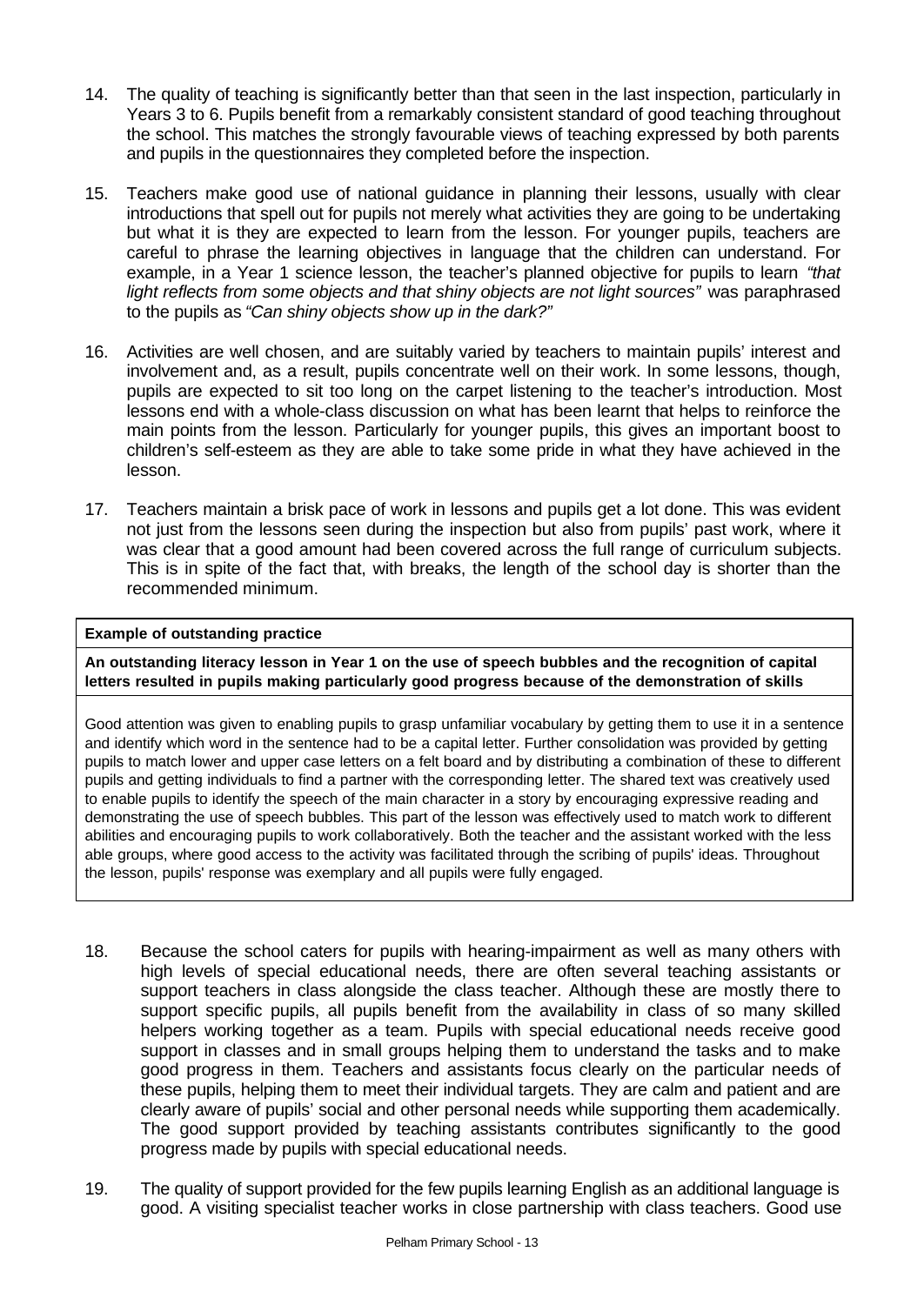is made of initial assessment information to pitch activities at a level appropriate to individual needs and pupils in the early stages of learning English benefit from work with a teaching assistant in small groups. Teachers use questioning effectively to prompt and support pupils' responses, for instance by drawing on their cultural background. This was clearly illustrated in a history lesson on schooling in Victorian times, where a pupil instantly recognised a slate and was able to contribute her knowledge of this artefact having used it in her country of origin.

- 20. Throughout the school, questioning is used well by teachers to recap what pupils have learnt before and to check their understanding. Most teachers are skilled at posing open-ended questions that prompt more expansive responses from the pupils and so help to develop their speaking and listening skills. Although teachers expect pupils to follow orderly classroom routines, including putting up their hands to answer questions rather than calling out, teachers are careful to ensure that all pupils are included and involved in lessons. They do this by not merely taking answers from those who volunteer them, but by directing some questions at those pupils who are more reticent about putting up their hands.
- 21. Work is usually well matched to pupils' different needs. In this way, teachers cater well for the wide range of capabilities within their class. In just a few lessons, however, particularly where pupils had been grouped according to ability, more able pupils were set less challenging work than they were capable of. Homework is used well to support pupils' learning. Older pupils, in particular, have a clear understanding of what homework is expected and they have a clear idea, from the marking, of how well they have done in the work they complete at home.
- 22. Assessment was identified as a weakness in the last inspection. It is much improved. There are some examples of very good marking in the school, particularly in English, that gives pupils very clear feedback and spells out exactly what they need to do to further improve their work. Not all marking and assessment, however, is as good as this. Some work is just ticked or given a smiley face symbol by way of encouragement. Assessment, overall is satisfactory.

#### **The curriculum**

Curriculum provision is **good**. It is enhanced through a good range of clubs and other out-of-school activities as well as the extra opportunities offered through the school's provision for hearingimpaired pupils. The school is adequately resourced but the school buildings are unsatisfactory.

#### **Main strengths and weaknesses**

- All pupils benefit from a broader range of learning opportunities than in many other schools, including the opportunity to learn sign language
- There is a good range of clubs and out-of-school activities
- Ths school provides well for pupils with special educational needs, and for those learning English as an additional language
- The school day is shorter than the recommended minimum
- The accommodation is unsatisfactory

#### **Commentary**

23. National Curriculum requirements and those of the locally-agreed syllabus in religious education are fully met and the provision for children in the nursery and reception years is well matched to their needs. This is an improvement since the last inspection, where not all National Curriculum requirements were being met, particularly in relation to the school's provision for ICT. Because the school incorporates infant and junior units for hearing-impaired pupils, widespread use is made throughout the school of sign language. All pupils benefit from the opportunities to learn sign language from the nursery and reception years onwards and,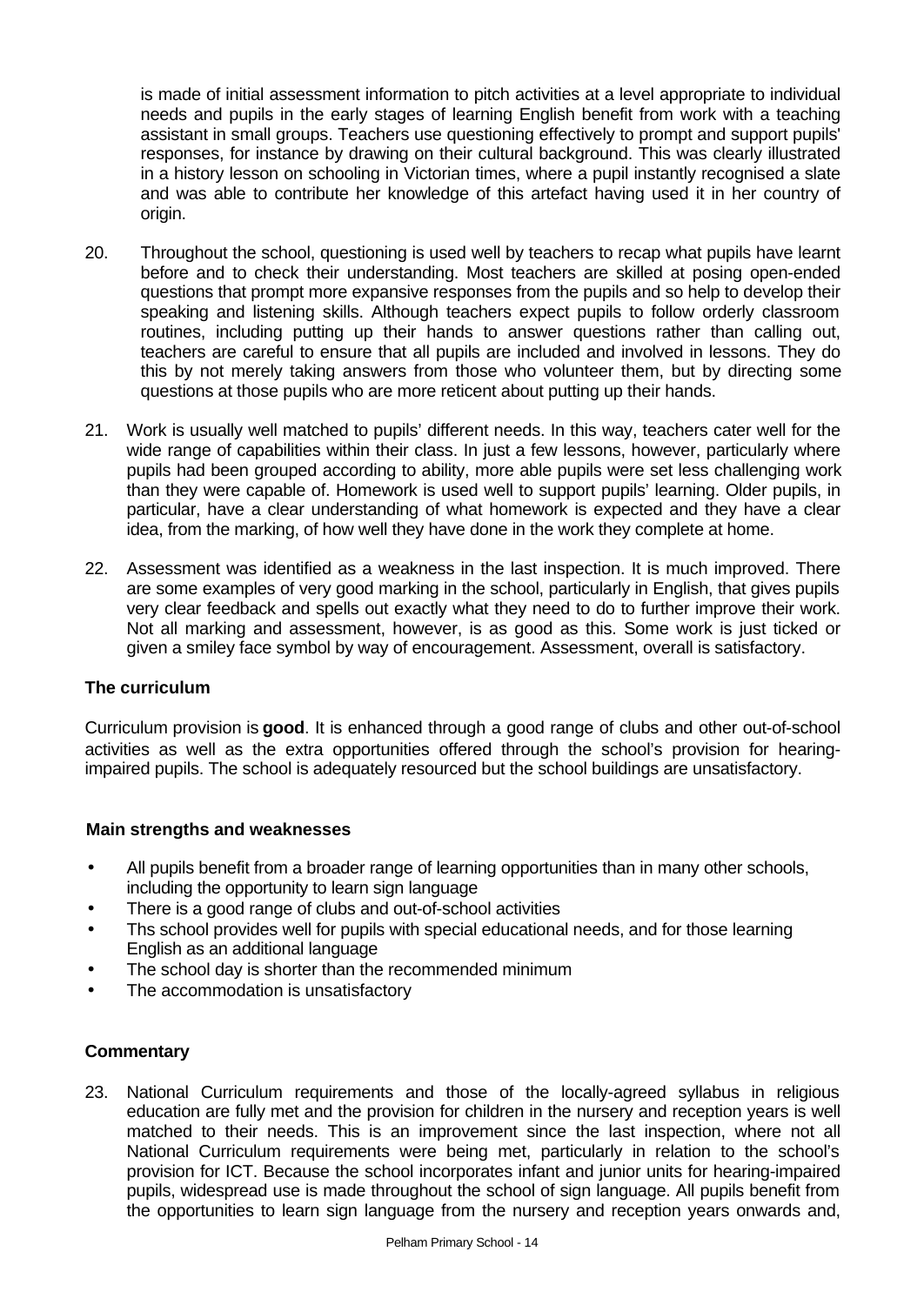although few attain fluency, most develop sufficient vocabulary to be able to understand and make themselves understood to other signers. This is a significant enhancement of the curriculum that extends beyond that offered by most other schools. Pelham Primary strongly promotes equality of opportunity and access in all its work, and this inclusivity is an important strength of the school, although more care could be taken in planning work to ensure that where pupils leave class at a regular time each week for, for example, an individual instrumental music lesson with a visiting music teacher, they do not always miss the same lesson.

- 24. Further enhancement of the curriculum is offered through a wide range of clubs and other outof-school activities, including several organised and run by pupils themselves. Rather than ban new crazes, the school has encouraged pupils to pursue their interests, so that, for example, dedicated areas have been set aside for pupils to play with their battling gyroscopic spinning tops and for others to paint their wargaming figurines. The level of pupil participation in sports, music and other clubs is very high. The school choir, for example, which includes children from the hearing-impaired units and signs as well as sings, involves around one in six of the pupils.
- 25. The school day is shorter than the recommended minimum, particularly for pupils in Years 3 to 6. Teachers' good use of time in lessons largely counteracts the negative effect of this, in that pupils' work shows no evidence that subjects have been studied in any less depth as a result of the reduced teaching time. Nevertheless, a revision of the school day to bring it into line with the recommended minimum would enable teachers to provide more structured opportunities for guided reading and other activities that might further raise standards and achievement. More time during the school week might also extend the opportunities for more structured provision for pupils' personal, social and health education. Although this is satisfactorily provided for within other subjects, it does not currently have a formal slot in the timetable.
- 26. There is good provision for pupils with special educational needs. Teachers and teaching assistants carefully adapt work to meet the specific needs of individuals, including academic, personal, social and physical needs. This enables them fully to access all subjects. Opportunities are used well to raise pupils' awareness of languages spoken by bilingual learners, for instance, when the register is called and pupils are quickly taught a new greeting in Arabic by one pupil.
- 27. Resources are satisfactory, overall. They are good in ICT a significant improvement on the last inspection. The computer suite is used well, although little use was seen during the inspection of the computers in classrooms. The playing fields are large, giving pupils plenty of space to enjoy their playtimes as well as outdoor sports lessons. The nursery has a fenced well-equipped play area, although the reception class is not so fortunate, and the lack of a dedicated play area for reception children impacts adversely on their achievement in the physical development area of learning.
- 28. The main school building is unsatisfactory for delivering the curriculum to the number of pupils in the school. With just one exception, the classrooms are too small to comfortably accommodate all the pupils, teachers, support assistants and equipment, so that they can work and move around the rooms. There are two halls but neither is large enough to offer sufficient room for performers and audiences at school productions. The main corridor around the school is cluttered with all manner of tables, storage, chairs and racks, which restricts the easy and safe movement of the large numbers of pupils and staff around the school. When it rains, because of blocked drains and missing guttering, the playground floods making access into the school difficult and limiting the useable playground for some time after the rain has stopped. All these factors combine to inhibit pupils' learning and achievement.

#### **Care, guidance and support**

The care that the school takes of pupils is **good**. Monitoring and guidance for pupils, and arrangements for involving pupils and listening to their views are satisfactory.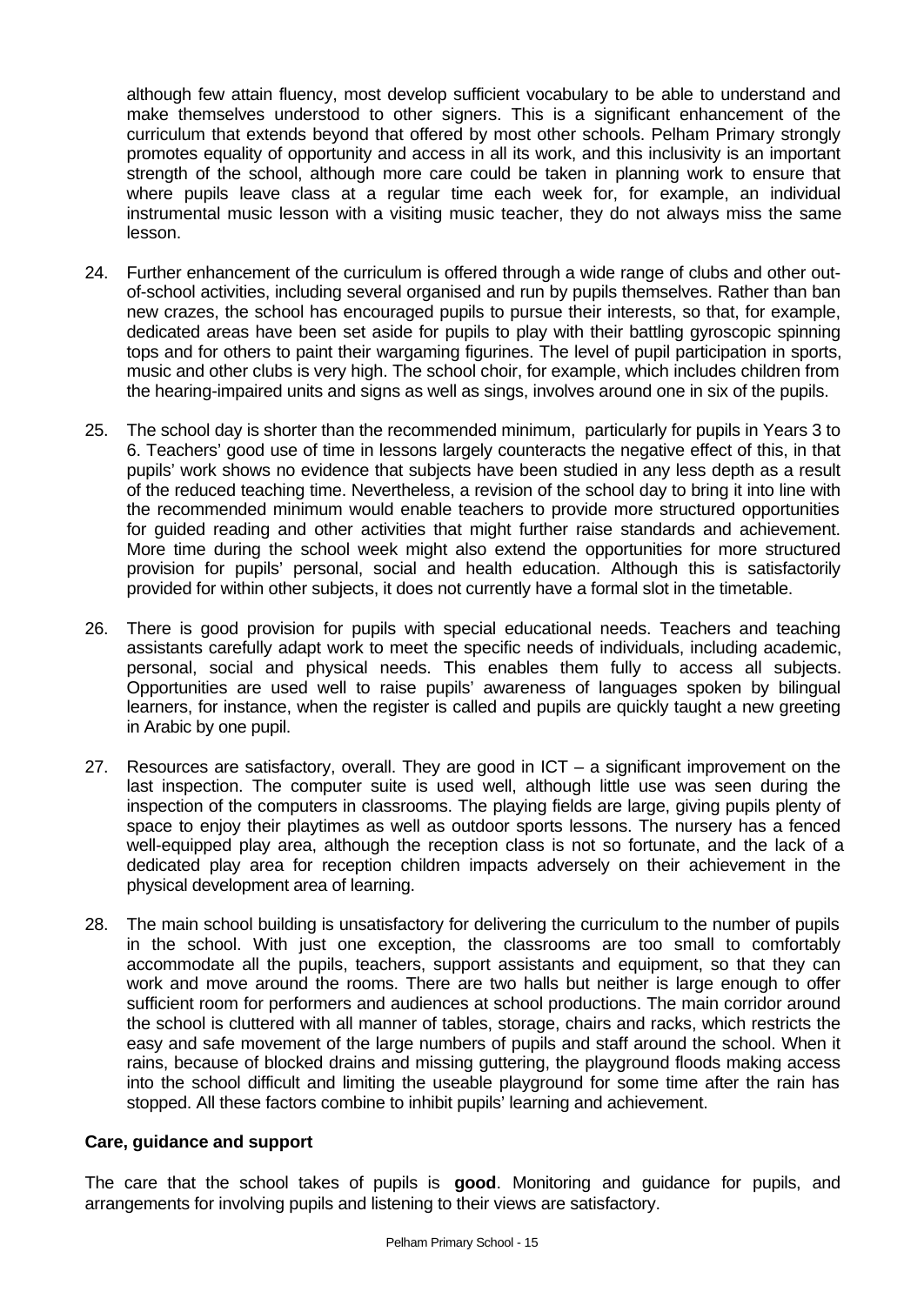#### **Main strengths and weaknesses**

- There are good procedures for ensuring the welfare, health and safety of pupils
- Vulnerable pupils and those with special educational needs are identified and sensitively provided for
- Pupils are able to put forward ideas through a school council, although this is led by staff rather than the pupils themselves

#### **Commentary**

- 29. Pupils are very happy; they feel safe and well looked after. Parents spoke very highly of the quality of care and support given to their children. Good child protection procedures are in place. Particular attention is paid to ensuring that all members of staff are fully aware of their responsibilities in this area, with regular reminders at staff meetings. There are good, wellestablished routines in place for dealing with first aid and administering medicines, with four staff fully trained in emergency first aid. Notices around the school ensure that staff are all aware of and able to respond quickly to the particular needs of pupils known to be at risk from sudden illness through serious allergies or diabetes. Safety checks on potentially dangerous equipment take place annually, alarms are tested regularly and practice evacuations of the premises take place each term with their timings and any difficulties recorded.
- 30. A school council meets regularly to enable pupils in Years 3 to 6 to voice their opinions and represent the views of others in their class. All pupils, and particularly the class representatives, take the work of the school council very seriously, and feel that their reasonable views are taken into consideration. They were not surprised that their less realistic requests, for example, for a swimming pool, were not followed up. At present, school council meetings are, in effect, chaired and run by a member of staff. Older pupils do not currently have the opportunity to develop their roles and take more of a lead in running meetings.
- 31. The headteacher and staff are aware of the needs of individuals with special educational needs which are identified early in their school lives. This is reflected in the good provision made for them from the outset and ensures that they receive good levels of support as they progress through the school. Individual learning plans are of good quality and are reviewed and updated regularly. Class teachers and support staff monitor progress closely. As a result, they know these pupils well and have a clear awareness of their strengths and weaknesses.

#### **Partnership with parents, other schools and the community**

The school's partnership with parents is **good.** Links with the wider local community and other schools are satisfactory. Educational support programmes for parents are good.

#### **Main strengths and weaknesses**

- Parents have a high regard for the school
- The reports on pupils' progress are good
- The school's prospectus and governors' annual report to parents do not fully meet reporting requirements
- Parents give good support to the school, particularly through the Parents Association
- The work of the Family Learning Group makes a positive contribution to the school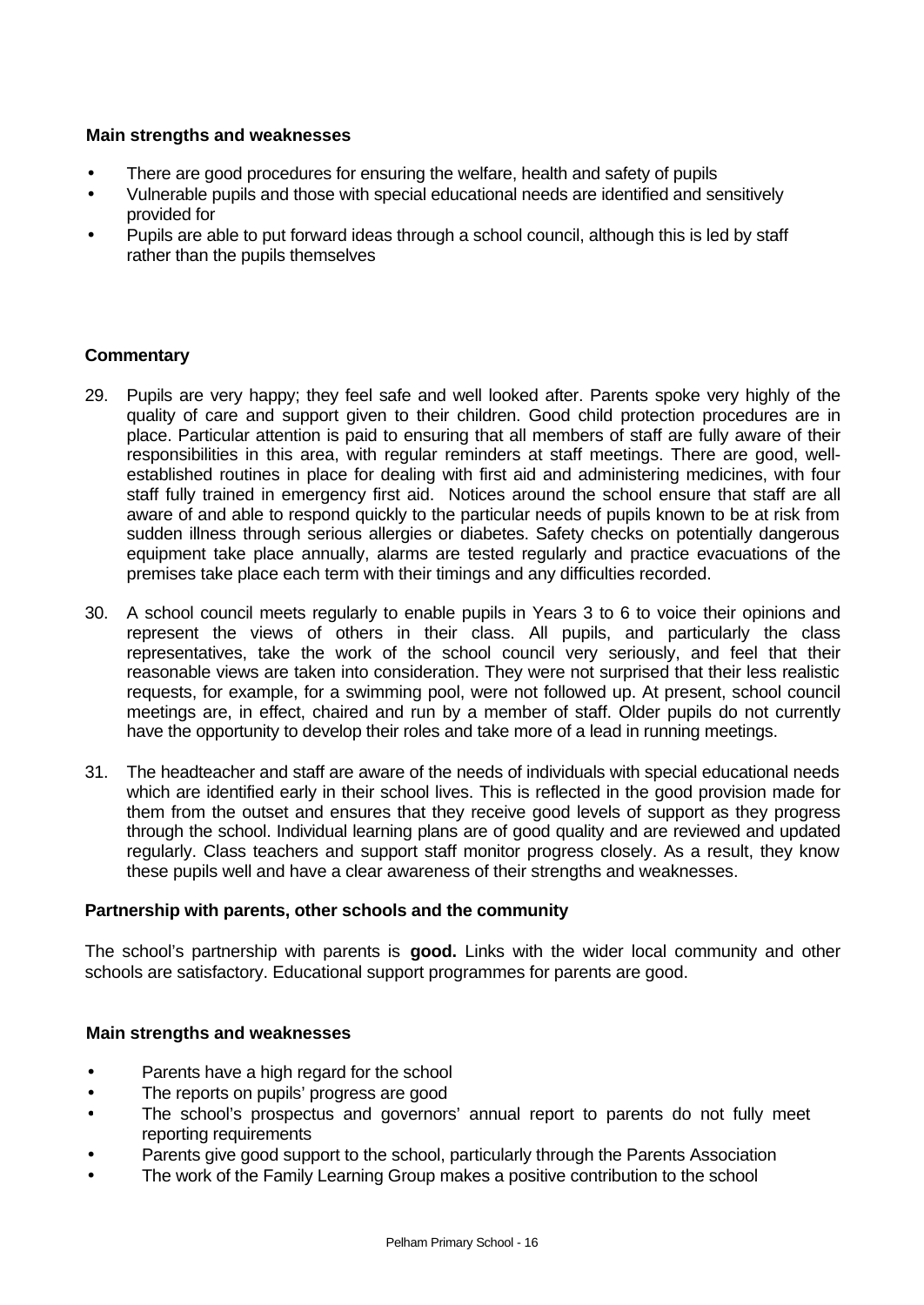#### **Commentary**

- 32. Parents are happy with the school. In meeting parents at school, informally and at the parents meeting, and from the questionnaire, their views were very favourable and no significant concerns were expressed. Parents feel able to approach the school at any time to discuss their children with the staff. They particularly appreciate the standards that their children achieve, the care that the school takes, the standards of behaviour and the general ethos of the school. Many commented very favourably on the benefits to all children of the hearing-impaired units being in the school, including the opportunities to learn signing.
- 33. In the summer term, parents receive the annual reports on individual pupils. These reports are good and appreciated by parents. They describe what the pupil has done, what effort and progress they have made, and include some helpful comments on things that are not so good or need working on. Reports include a commentary on attitudes to school, social and personal development, as well as targets for the future. These targets are reviewed again with parents in the autumn term. The school's prospectus and governors' annual report to parents do not fully comply with reporting requirements in that they do not currently include the results of statutory tests and comparisons with national averages.
- 34. Parents support the school through a successful Parents Association which runs a number of functions throughout the year and raises substantial funds which are spent on providing additional facilities for the school, such as television and video equipment in all the classrooms, library books and playground equipment. Some parents, however, could do more to support their children's education by getting them to school on time and ensuring that they do not take them out of school for avoidable reasons, such as holidays in term time.
- 35. In co-operation with the adult education department of the local education authority, the school runs a Family Learning Group. Presently, there is a literacy programme which takes place on two mornings each week where parents attend to refresh their own literacy skills, and later take formal qualifications. For half an hour, they are joined by their children so that they may work together and then carry on with similar work at home. Similar courses have been run in numeracy and ICT. Not only do these activities benefit the parents who attend, they add a significant dimension to the learning of their children.
- 36. The special educational needs co-ordinator has worked hard to improve the quality of information provided for parents about their children who have special educational needs. She has been very sensitive to the fact that some parents find it difficult to approach the school about some problems and has established less formal ways to discuss problems and give advice.
- 37. The school has satisfactory links with other schools and with the wider community which include appropriate links with the main secondary schools to which pupils transfer at the end of Year 6. Pupils regularly raise significant sums for a range of, mainly local, charities.

#### **Hearing-impaired units**

The provision for pupils who are hearing-impaired is **good**.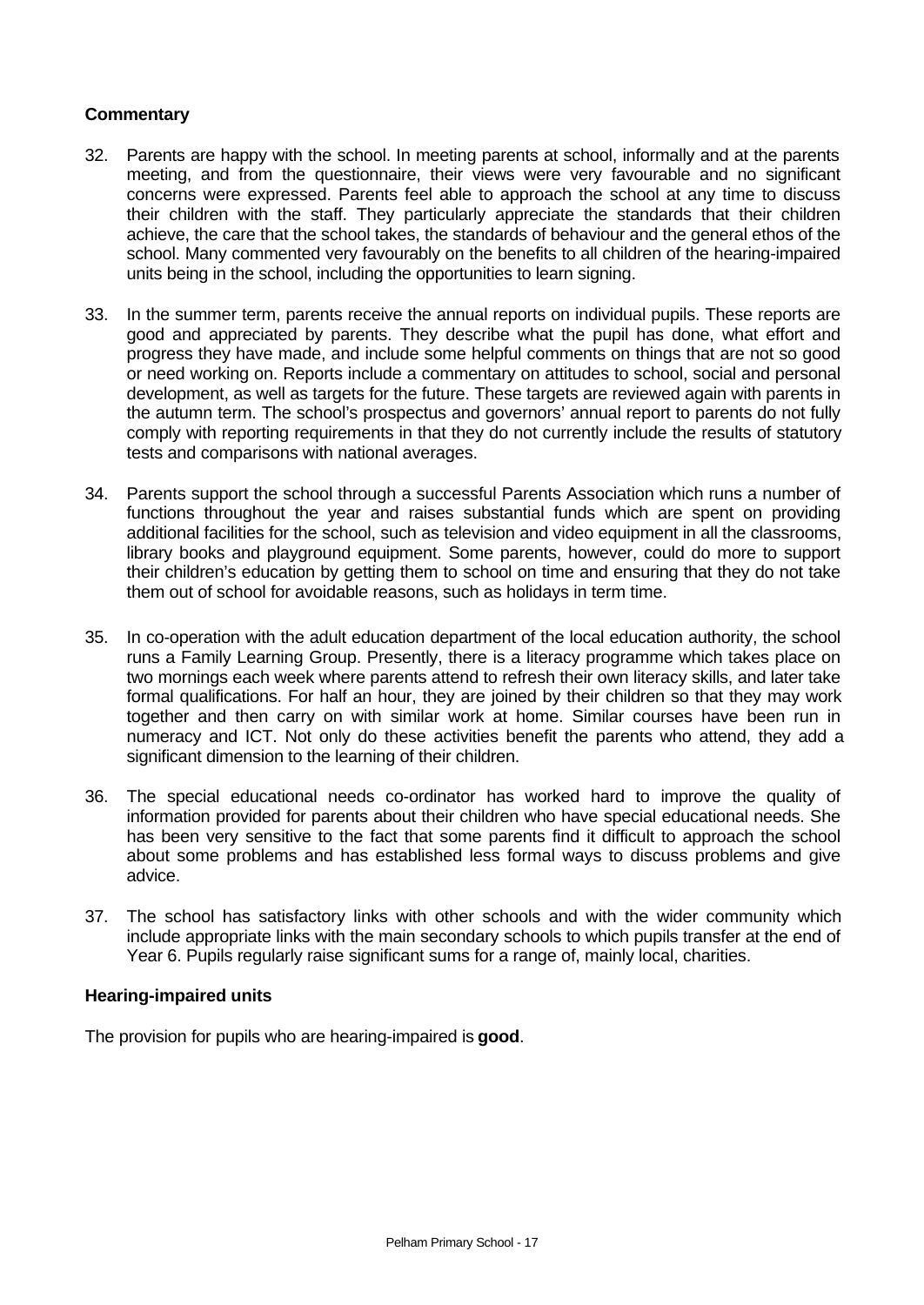### **Main strengths and weaknesses**

- Teaching is good and pupils make good progress
- The two units are managed well and there are effective systems to check pupils' learning
- Links with parents and with the other professionals involved in pupils' care and education are good
- Good opportunities for training ensure that pupils' needs are well met and that there is a good level of integration and deaf awareness in the school

- 38. Teachers in the two units, who are both qualified teachers of the deaf, have very good knowledge and understanding of pupils' special educational needs. They use teaching methods that are extremely effective in promoting pupils' communication skills and there is a consistent emphasis on developing pupils' vocabulary and their understanding of language. Teachers and support staff are effective in modelling signs and full sentences so that hearing-impaired pupils become fluent communicators who are willing and confident to contribute. Pupils are quick to learn from their mistakes and staff are careful to ensure that pupils learn how to interpret and use the cues and prompts they are given. Teachers have high expectations of pupils and they insist on good levels of participation. As a result, pupils concentrate well and try particularly hard to answer questions in detail. This makes a significant contribution to pupils' achievement because it enables teachers to check if they have understood. There is very good teamwork between the teachers and the teaching assistants which makes a significant contribution to pupils' achievement and their personal development. The staff from the two units are particularly effective in supporting pupils learning when they join mainstream classes for lessons.
- 39. There are good systems to check pupils' achievement which clearly identify what pupils know and can do and what they need to learn next. This information is used effectively by teachers to plan work and this enables pupils to achieve well. Activities and tasks are well matched to pupils' abilities, providing good opportunities for them to acquire new skills and to practise what they already know. In relation to the targets set for them, pupils make very good progress in developing their language and communication and they make good progress in reading, writing and mathematics, all of which are taught by the two teachers from the units. Pupils make at least satisfactory progress in all other areas of the curriculum because they are effectively supported, through interpreters and adapted work, to participate in lessons with their mainstream peers.
- 40. The units are managed effectively. The two teachers have established enthusiastic and experienced teams to support pupils' learning. There is a strong commitment from unit staff to developing and improving their skills and there is good participation in a wide range of training opportunities, such as signing courses. The two unit teachers provide a good level of training and support for their mainstream colleagues by promoting deaf awareness. Teachers, particularly for younger pupils, are beginning to use their understanding to consider the needs of their deaf pupils when they plan lessons. The promotion of deaf awareness for pupils across the school is good and amongst the youngest in particular there are a growing number of hearing pupils who are confident to sign single words. The school's signing choir is well thought of in the local community. The effectiveness of teaching and of the support provided for pupils is monitored well by checking pupils' achievement.
- 41. The two teachers have worked hard to establish good links with other professionals who are involved in the care and education of pupils, and with the local deaf community, which contribute significantly to pupils' success. The effective and co-operative working relationship that has been forged with the speech and language therapist and the audiology service, in particular, ensures that pupils' needs are addressed well. There are good relationships between staff and parents which result in a constant flow of information between home and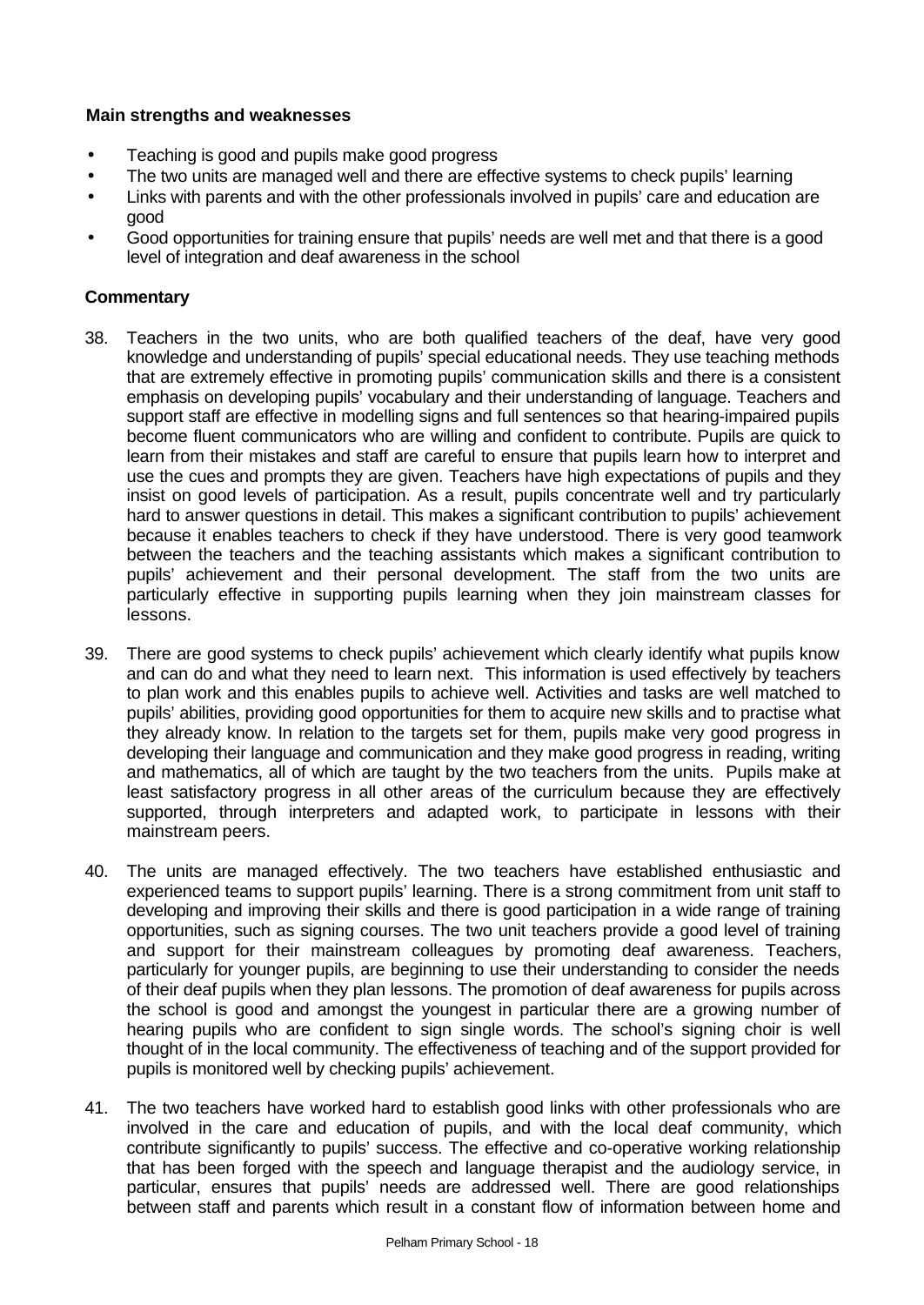school about pupils' experiences, their needs and their achievement. This information is used well to promote and support pupils' learning and their personal development. There has been good improvement since the last inspection.

#### **LEADERSHIP AND MANAGEMENT**

The leadership and management of the school are **good**. The headteacher and key staff are an effective team that has been successful in ensuring all pupils achieve well. Governors are satisfactory. They support the school well, but have been too focussed on the issue of buildings to address other weaknesses.

#### **Main strengths and weaknesses**

- The headteacher has been successful in building an effective team
- Key staff lead their subjects well and this has resulted in all pupils achieving well
- The headteacher and other key staff know the strengths and weaknesses of the school and have taken effective steps to improve provision, although available data could be organised better so that issues can be identified early enough to take action
- Governors are very supportive of the school and understand what the school does well, but are not sufficiently aware of what needs improving

#### **Commentary**

- 42. The headteacher provides good leadership and has a clear vision for the future of the school. This vision is to raise standards and include everyone in the life of the school. This has been successful, as all pupils feel fully involved and all, including those with special educational needs, achieve well. The headteacher has created a successful teaching and support team, who work together very well, and this has led to consistently good teaching and learning across the school.
- 43. Key staff are enthusiastic and lead their subjects well. All have had time to look at planning and the work that is done in their area and this has resulted in improved provision and raised standards. Planning has been a particular focus and this is a positive feature of the school. Tasks and activities in all subjects are well planned so that the necessary skills and knowledge are taught effectively. Subject co-ordinators have played a vital role in this as they have been able to check pupils' work to ensure that all of the elements are covered effectively.

| Financial information for the year April 2002 to March 2003 |           |  |                                     |        |  |  |
|-------------------------------------------------------------|-----------|--|-------------------------------------|--------|--|--|
| Income and expenditure $(E)$                                |           |  | Balances (£)                        |        |  |  |
| Total income                                                | 1,121,041 |  | Balance from previous year          | 38,409 |  |  |
| Total expenditure                                           | 1,088,225 |  | Balance carried forward to the next | 71,225 |  |  |
| Expenditure per pupil                                       | 2,667     |  |                                     |        |  |  |

44. Management of the school is satisfactory. The school has identified appropriate areas for improvement in teaching and learning, but does not always use the available data to help them pinpoint issues. An example of this is attendance. All of the data is available but the school had carried out little analysis of pupils with poor attendance, and therefore, has few strategies to combat this. Performance management is established in the school. The headteacher has a clear understanding of *'best value'.* He knows how well the school is doing compared with other schools, and has taken steps to ensure that money is spent wisely. However, as the table above shows, the school has a large amount of money that has built up and, although the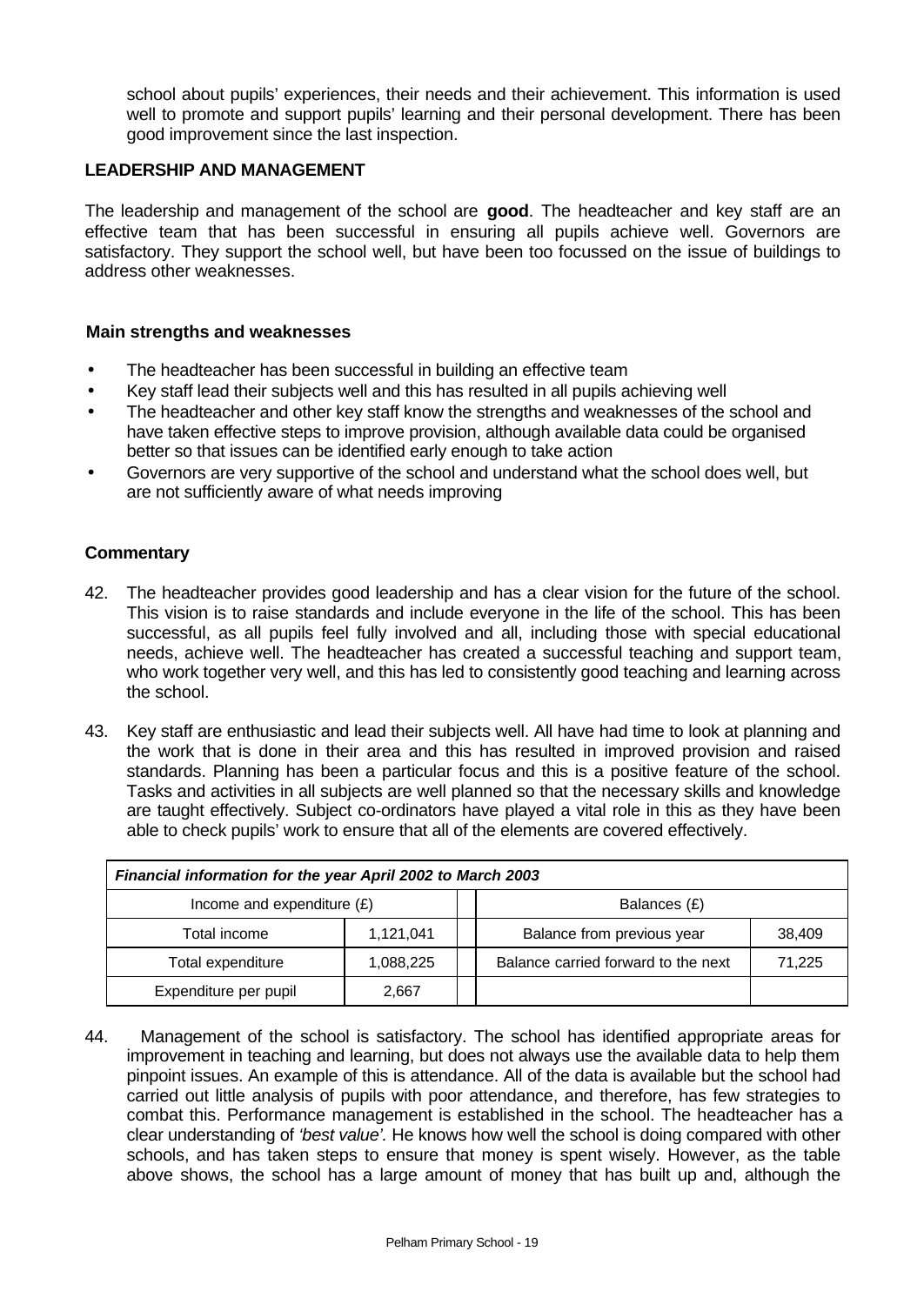headteacher has specific spending plans for this, these have not yet been approved by governors.

45. Governance, overall, is satisfactory. The governors of the school are very supportive and understand clearly what the school is doing well. However, the issue of the unsatisfactory buildings has taken up much of their time and they are not sufficiently focussed on addressing other issues. They have worked hard to try and secure funding to improve the buildings, but this has so far been unsuccessful and another attempt is being planned. Although they know that the school is effective and pupils are achieving well, they have not held the school to account for the low attendance rate, or the fact that the taught day is shorter than the recommended minimum. There is some information missing from their annual report to parents as the national test results have not been reported.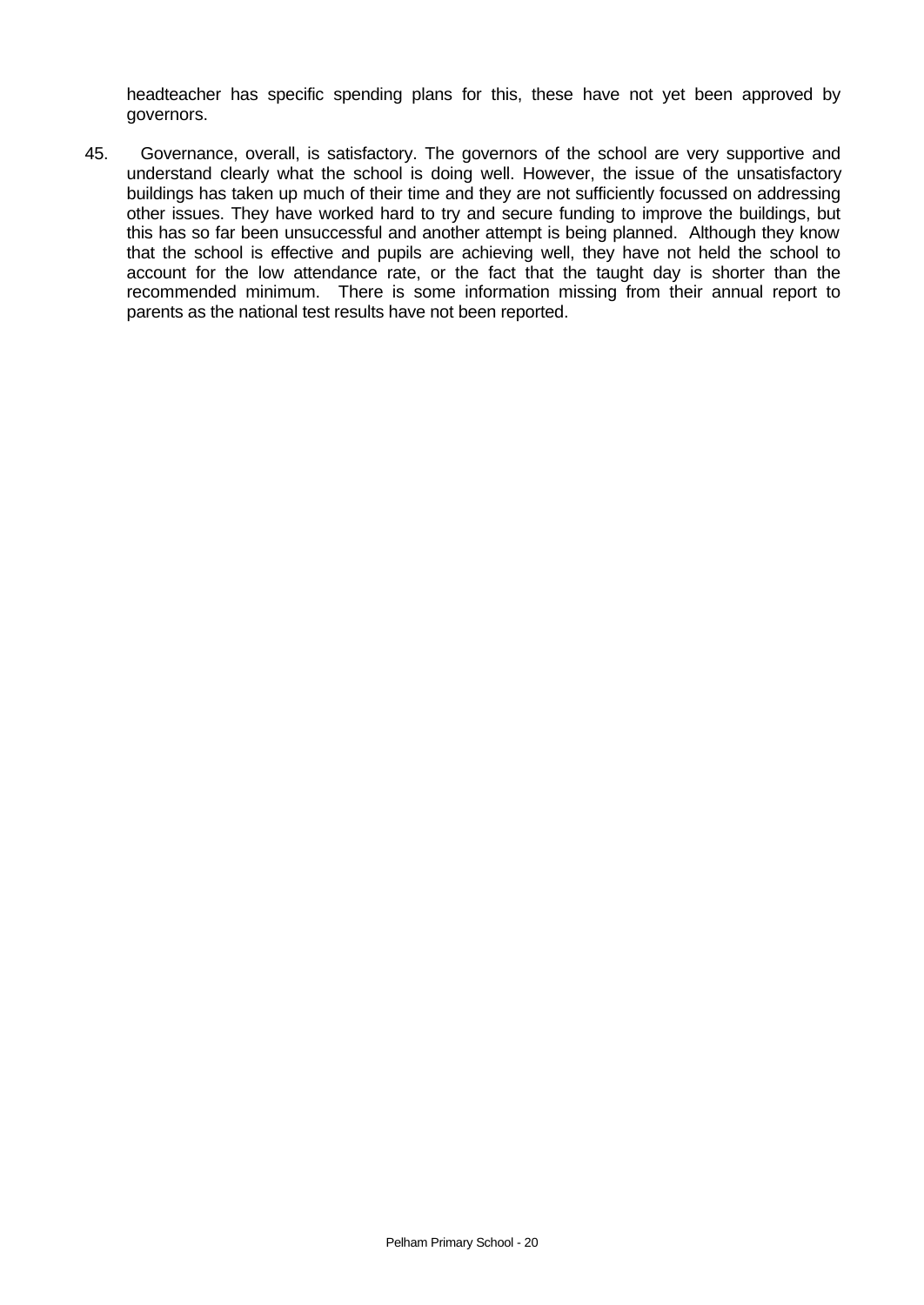# **PART C: THE QUALITY OF EDUCATION IN AREAS OF LEARNING AND SUBJECTS**

# **AREAS OF LEARNING IN THE FOUNDATION STAGE**

Provision, overall, in the Foundation Stage (nursery and reception) is **good**.

When children join the nursery, they have skills and knowledge that are below those expected. However, children's language skills are well below those expected and many have difficulty communicating with adults and other children. During their time in the nursery and reception classes, children make good progress and achieve well in all areas of learning. Most of the children reach most of the expected goals for children's learning, although few exceed them and a significant number of those who join the school with learning difficulties or very low prior attainment do not reach the early learning goals. Overall, children's language skills are below average when they enter Year 1.

#### **Personal, Social and Emotional Development**

Provision in personal, social and emotional development is **very good**.

#### **Main strengths and weaknesses**

- Children learn to sign so that others with hearing-impairment are fully included in lessons
- Children settle into school well and are happy
- Children behave well because staff expect them to

#### **Commentary**

46. Children make very good progress towards the expected goals for personal, social and emotional development. Staff in both the nursery and reception classes form very good relationships with the children. Consequently, children are happy in school and quickly settle to the routines. Children play well together and share their toys willingly. A particularly strong feature of the provision is the expectation that all children will sign, so that when hearingimpaired children join the class they can all communicate. Young children enjoy signing as well as singing songs, such as *'Old MacDonald had a Farm".* Throughout their time in the nursery, children become increasingly independent and staff expect them to dress and undress on their own, with just a little help if necessary. As a result, when they go into the reception class, the children cope with their own needs and work independently at tasks and activities.

#### **Communication, Language and Literacy**

Provision in communication, language and literacy is **good**.

#### **Main strengths and weaknesses**

- Teachers expect children to listen attentively and speak confidently
- There are many opportunities for children to begin to write, although too many use capital letters in the middle of their name
- Children enjoy making up their own stories and acting out their experiences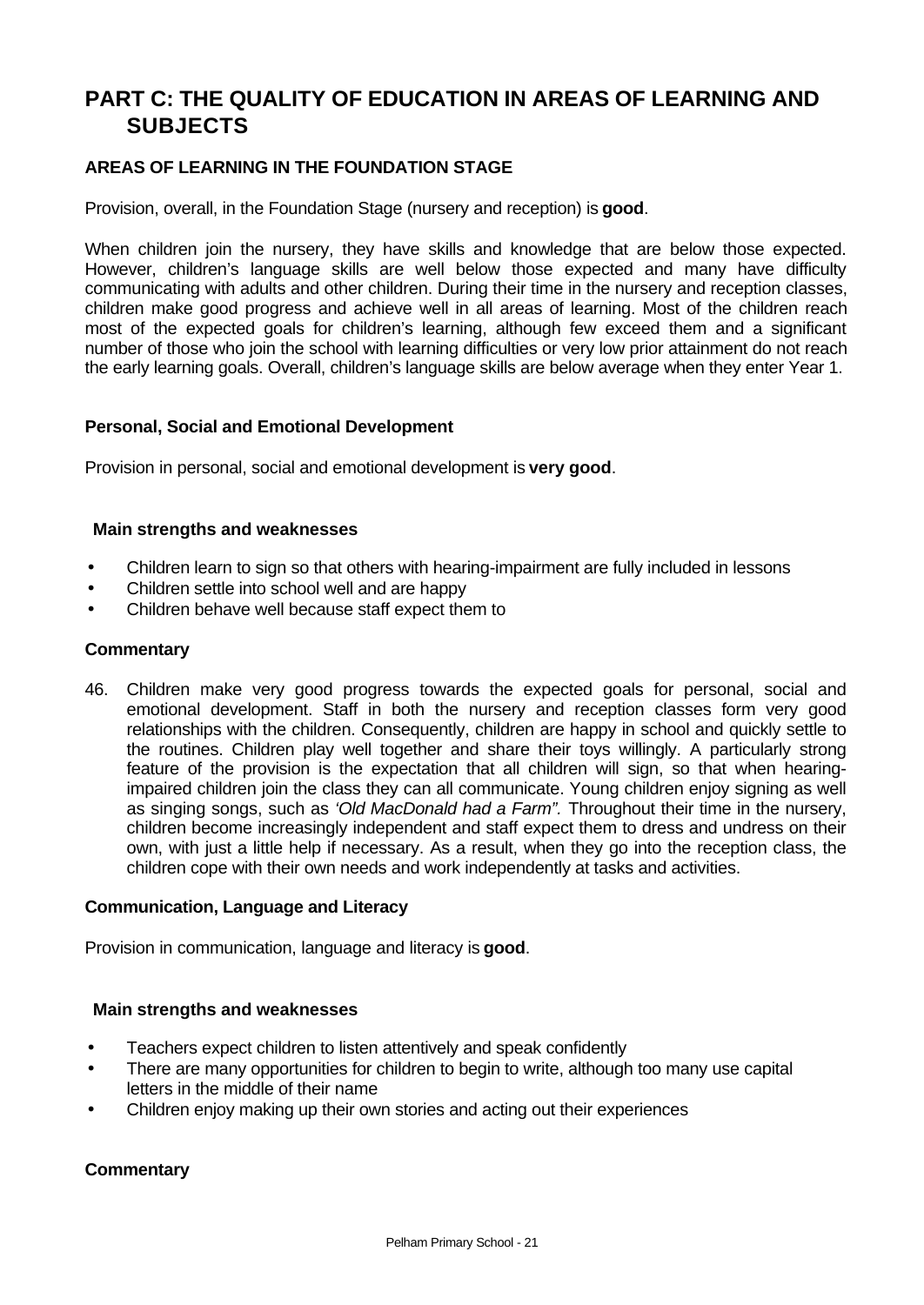47. Children make good progress towards the expected goals in communication, language and literacy. Although many of the children will not reach all of the goals, and standards are below average when they enter Year 1, they nevertheless achieve well. In the nursery, children have many opportunities to make up their own stories, as well as listening to those teachers read out. All children have access to a wide variety of books and they learn to use them appropriately. During group and activity times, staff encourage the children to listen attentively by giving them an appropriate amount of time sitting on the carpet. So, by the time they go into the reception class, children listen to what others are saying and speak clearly in response. Early writing skills are encouraged well in the nursery, and when they go into reception the children begin to write their names confidently. However, many children use capital letters in the middle of their name and staff do not always correct this. Children are encouraged to listen to the sounds that letters make and this helps them when they begin to write on their own, as they sound out words and try to spell them correctly.

#### **Mathematical Development**

Provision in mathematical development is **good**.

#### **Main strengths and weaknesses**

- Children learn to count accurately
- Children know a wide variety of shapes
- Children use mathematical language appropriately

#### **Commentary**

48. Children make good progress in their mathematical development and achieve well. In the nursery, early counting skills are encouraged well so that children learn to count accurately. By the time they go into the reception year, children count how many are present and calculate how many children are away. In the nursery, the children learn a wide variety of mathematical vocabulary and more able children identify the properties of simple shapes. This knowledge is developed well in the reception year as children are encouraged to talk about and look at threedimensional shapes. They use words such as *edges* and *faces* to describe what these shapes are like. Staff plan the use of sand and water carefully so that children experience talking about *big*, *small*, *full* and *empty*.

#### **Knowledge and Understanding of the World**

Provision for this area of learning is **good**.

#### **Main strengths and weaknesses**

- Children learn a lot about other religions
- The outside area is used well so that children can plant and grow things
- Children gain confidence when using the computer

#### **Commentary**

49. Activities to promote children's understanding of their growing world are well planned. The outside area in the nursery is very well used so that children can plant their own bulbs and seeds and tend them as they grow. In the reception year, children learn about light and dark and understand where light comes from. This is linked effectively with festivals involving light so that children learn about other faiths and religious practices. There are many opportunities for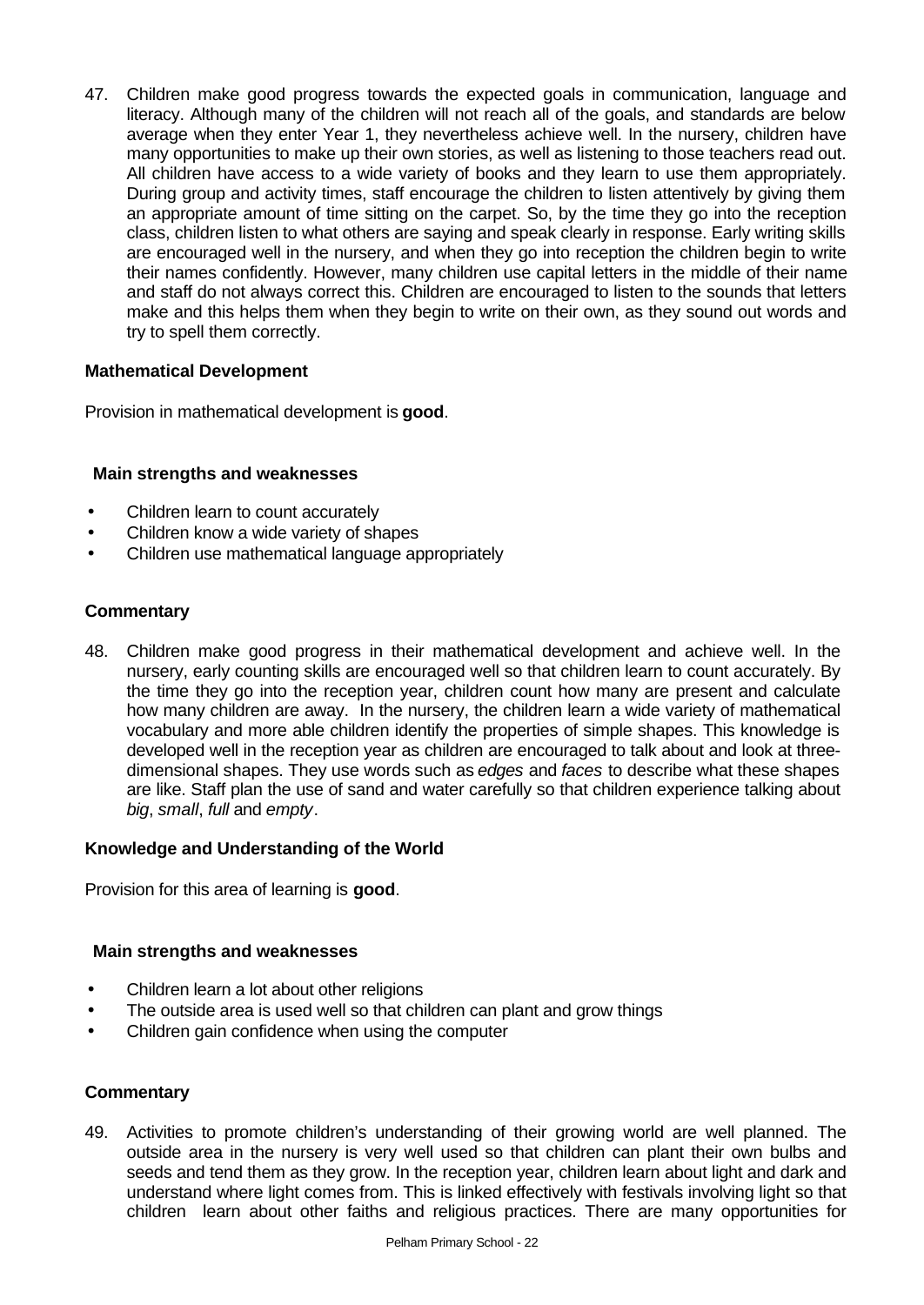children to design and build their own models, although the cramped space in the reception classrooms makes it difficult to have these readily available for the children. Computers, and relevant programs, are provided so that children can become confident when using the mouse and the keyboard. Children talk about events that are important to them and in the reception year have the opportunity to take home *Barney Barker* – the class toy mascot - so that they can share what they do at home with the rest of the class.

#### **Physical Development**

Provision in physical development is **satisfactory**.

#### **Main strengths and weaknesses**

- Staff plan well for physical development
- The lack of dedicated outdoor space hinders children's physical development in the reception year

#### **Commentary**

50. Children make satisfactory progress overall in their physical development. In the nursery, they get off to a good start and have the space to run, jump and climb safely and with increasing control. They learn to use a wide variety of tools, such as scissors and paintbrushes, and they become well co-ordinated. However, progress slows in the reception year as there is no dedicated outdoor space for these children to use. This results in them having to use the playground when others are not using it and this is not always convenient. Teachers make good use of the hall to encourage children to develop their large muscles, but space is at a premium and children do not make as much progress as they could. However, they do make good progress in using tools safely and correctly and there are many activities planned to develop these skills.

#### **Creative Development**

Provision in creative development is **good**.

#### **Main strengths and weaknesses**

- Children have many opportunities to explore materials and to make pictures
- Children sing and sign enthusiastically
- Children enjoy making up their own stories and games

#### **Commentary**

51. Children make good progress in creative development, although the cramped conditions in the reception classrooms make it difficult to provide many experiences at the same time. In the nursery, children have access to a sensory area where they talk about music and lights. This area is quiet and is used well to develop children's speaking and listening skills and to extend their vocabulary. There are many opportunities for children to paint and create pictures and models. In the reception year, the skills they have learnt in the nursery are developed well, so that children print and paint at various times. Sand and water are available, although space limits the amount that can be experienced in the reception year. Children sing enthusiastically and willingly learn to use sign language so that hearing-impaired children can join in with the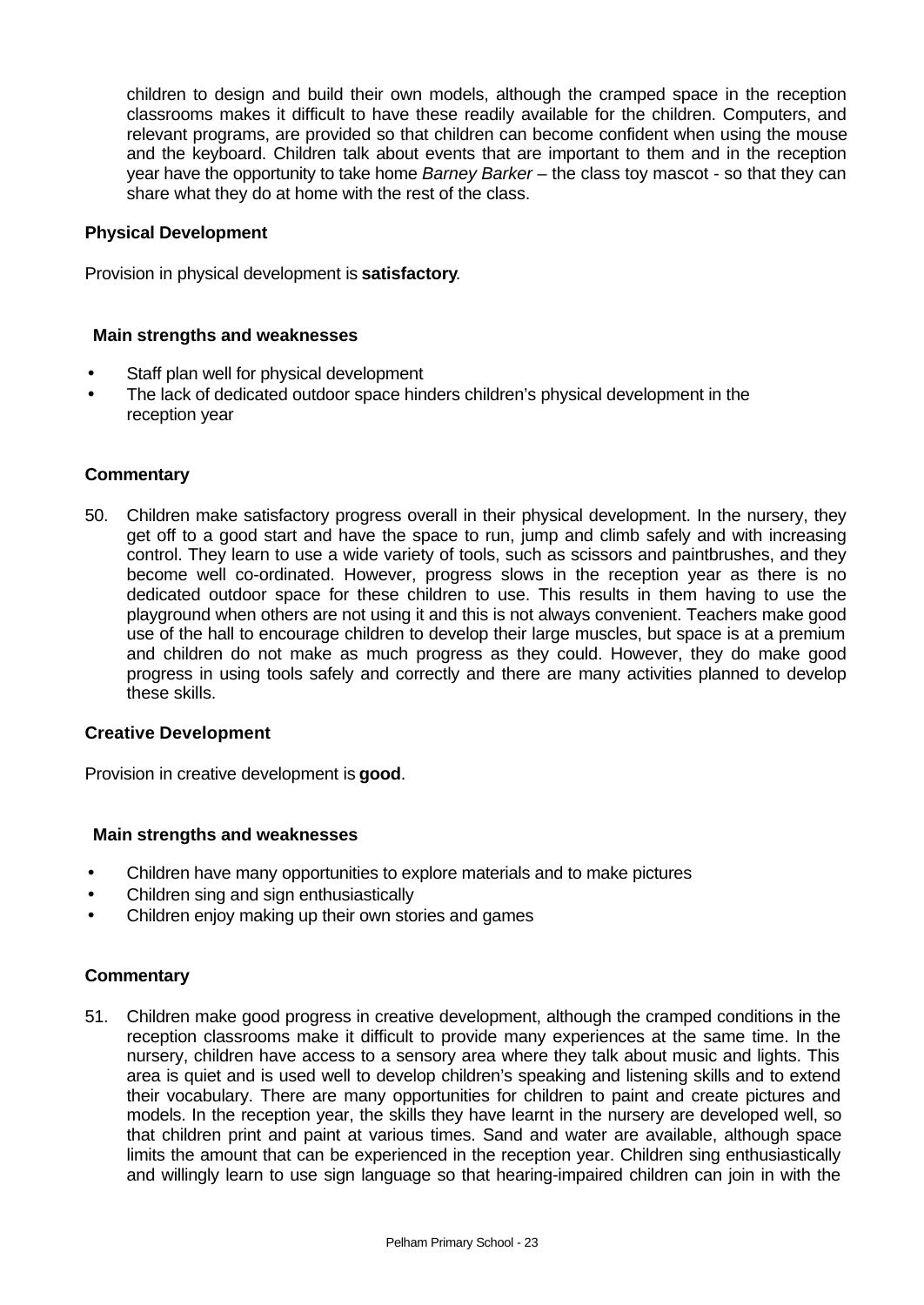activities. In both the nursery and the reception classes, there are many opportunities for the children to role-play. They make up their own stories confidently and enjoy listening to music.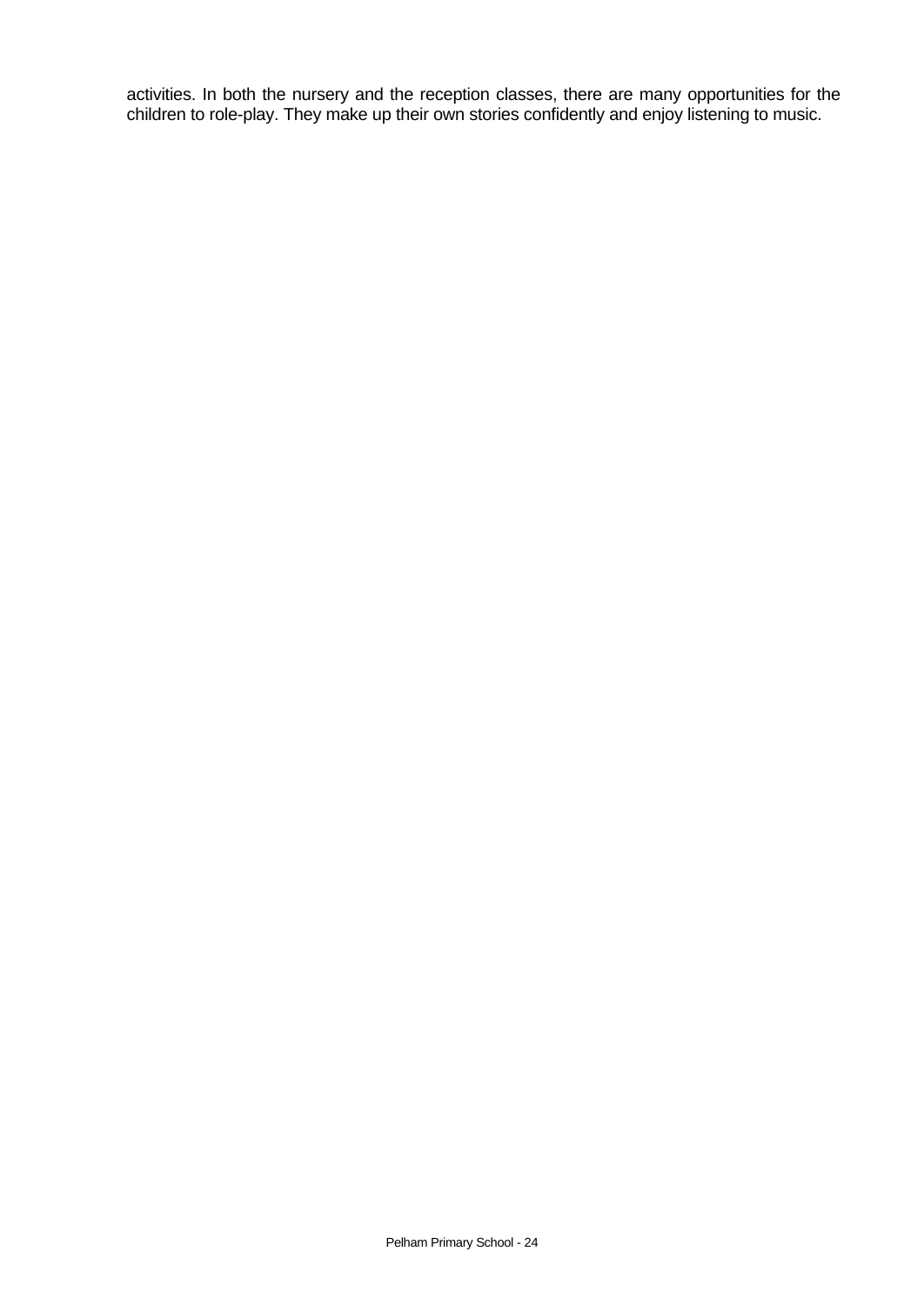#### **SUBJECTS IN KEY STAGES 1 & 2**

#### **ENGLISH**

Provision in English is **good**.

### **Main strengths and weaknesses**

- The quality of teaching and learning is good and pupils achieve well by the t\_ime they leave school
- Pupils' attitudes to the subject are positive and enable them to focus on learning
- Leadership and management of the subject are good
- ICT is not used sufficiently to enhance learning
- Provision for reading is not fully developed

- 52. The school has made good progress in developing pupils' English skills since the previous inspection. Many pupils enter the school with standards that are below average but by the time they leave school, standards are above average. Although attainment remains below average by the end of Year 2, the recent focus on improving writing is beginning to make a positive impact, with the majority of pupils, including those with special educational needs, achieving well. These strategies, together with improvements in the quality of teaching, and good marking of pupils' work, have enabled the school to significantly improve the situation at the last inspection when progress for older pupils was judged as unsatisfactory.
- 53. Overall, standards in speaking and listening are below average by the end of Year 2 and above average by the end of Year 6. Whilst more able pupils speak confidently and make themselves understood, many younger pupils are limited by having too restricted a vocabulary. Consequently, their ability to communicate effectively is often hampered. However, as the pupils move through the school their performance improves. This is because emphasis is increasingly put on rehearsing vocabulary and opportunities are planned for pupils to brainstorm ideas with partners and work more collaboratively. This was well exemplified in Year 6 when pupils worked in pairs as they planned a writing task on effective story openings. Pupils with hearing-impairment use signing effectively and offer good opportunities for others to be exposed to a different system of communication.
- 54. Whilst p upils attain above average standards in reading by the end of Year 6, standards are below average in Years 1 and 2, with many pupils lacking in fluency and accuracy. The school has a structured reading programme, with pupils working through a published scheme. However, approaches to the teaching of guided reading vary from class to class, with instances where there is little diagnostic information and clear strategies for supporting pupils who struggle in their reading. There are few planned opportunities during the school day for pupils to engage in group, paired and silent reading and, as a result, a number of pupils are not clear about the strategies that they need to use to work out how to read words and sentences and tackle new reading material confidently. Older pupils, on the other hand, are developing firm preferences for the work of different authors and most read with good expression and intonation. The school acknowledges it needs an agreed approach to teaching and managing reading.
- 55. Writing has been an area for development and the school has worked hard in identifying strategies for improvement. Standards are below average in Year 2 and above average in Year 6. A good practice that has been routinely established for younger pupils is the use of special diary books where pupils record their own daily entries and, judging from the sample of work seen, this is having a positive impact on pupils' achievement. Teachers are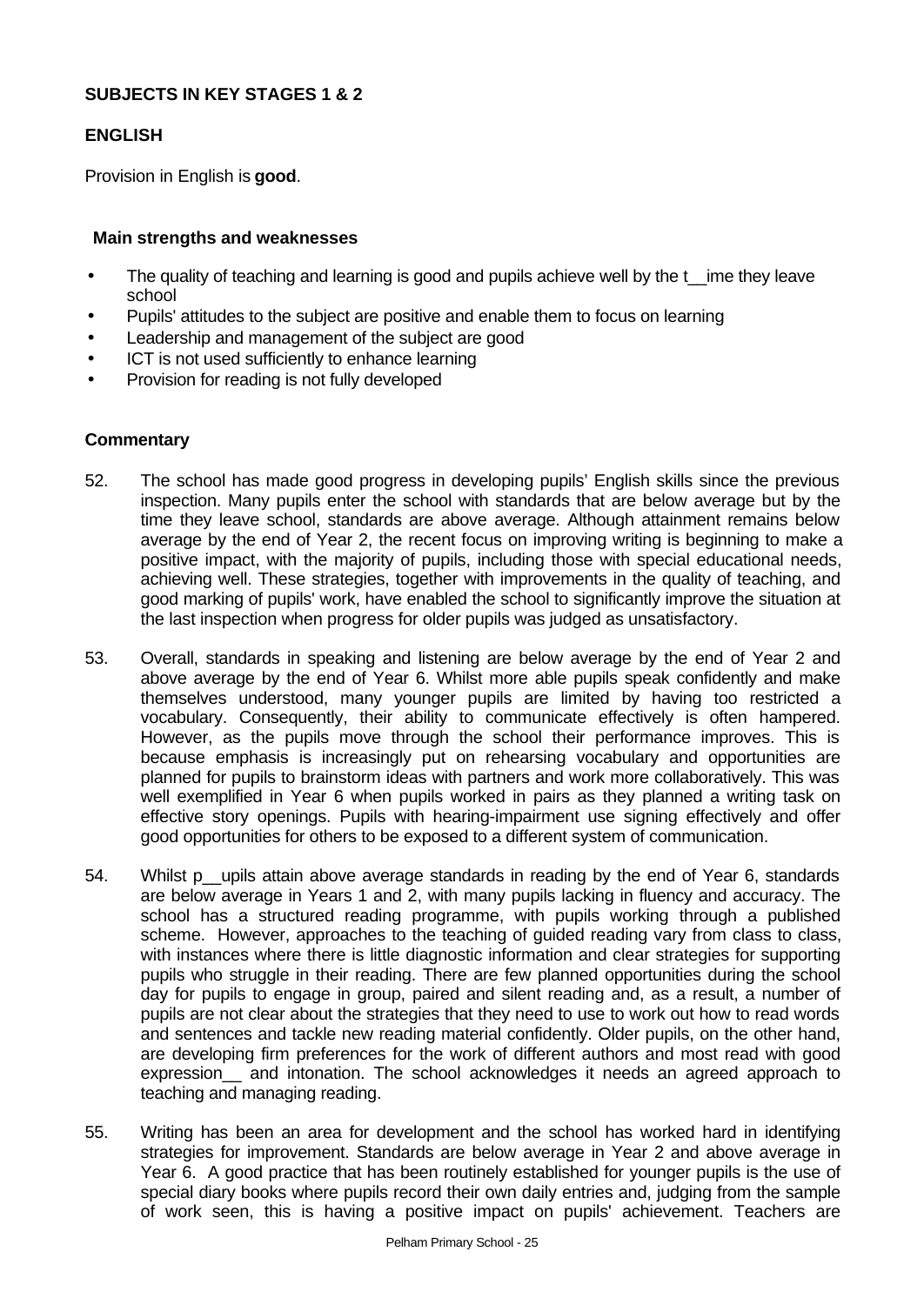increasingly demonstrating writing of different kinds, with independent work used judiciously to practise and consolidate skills. Another factor that is impacting well is some of the examples of good marking of pupils' work and the links made by teachers to pupils' identified improvement targets.

- 56. In the lessons seen, teaching was ofte\_\_n good and occasionally very good or excellent. It is good overall. Teachers have a secure knowledge and understanding of English, often reflected in the range of methods used and the creativity with which learning objectives are implemented and achieved. Where teaching was particularly effective, pupils were enthused, challenged and became actively involved. Very good use was made of demonstration and questioning to establish and extend learning and the lesson was conducted at a brisk pace. A distinctive strength in the best teaching is the judicious use of demonstrations to practise specific skills. This was demonstrated in a Year 6 lesson with lower attainers where the discussion in the first part of the lesson and the guidance given was used by pupils in planning their writing. Teaching assistants, including those supporting pupils with hearingimpairment, were effectively deployed and provided good one-to-one support. Where teaching, though satisfactory, was less effective, this was mainly due to the occasional lack\_\_ of challenge for more able pupils and missed opportunities for using ICT.
- 57. Leadership and management are good and there has been good improvement since the last inspection. Much of the improvement in provision is due to the effective collaboration of the two subject leaders. Although they have been in post for a relatively short time, they have a clear view of what needs to be improved and have already started putting some of the improvement strategies into practice. Monitoring is effective and is being used well to identify areas for development.

#### **Language and literacy across the curriculum**

58. Provision for teaching literacy skills across the curriculum is good, with som\_\_e good examples seen during the inspection, particularly in history, geography and science. In geography, for example, pupils in Year 6 have used skills in persuasive writing to argue for and against the need for sewage works in India. In history, younger pupils are taught to make booklets on historical topics using a contents page and illustrations. There are effective planned opportunities to extend pupils' writing in Years 1 and 2 through the use of diaries.

#### **MATHEMATICS**

Provision in mathematics is **good**, following recent improvements.

#### **Main strengths and weaknesses**

- Teaching is good overall, creating lessons in which pupils feel confident and achieve well
- There are good systems for checking pupils' progress
- Pupils' individual needs are catered for well and teaching assistants make good contributions
- Teachers' marking provides insufficient information about what pupils need to do to improve
- More challenge is needed for more able pupils

#### **Commentary**

59. Pupils achieve well and by the end of Year 6 attain standards that are at expected levels. Teachers' methods and strategies are effective in stimulating pupils and inspiring them to enjoy their learning. The significant proportions of pupils with special educational needs are well supported by teachers and teaching assistants. Boys and girls respond and achieve equally well.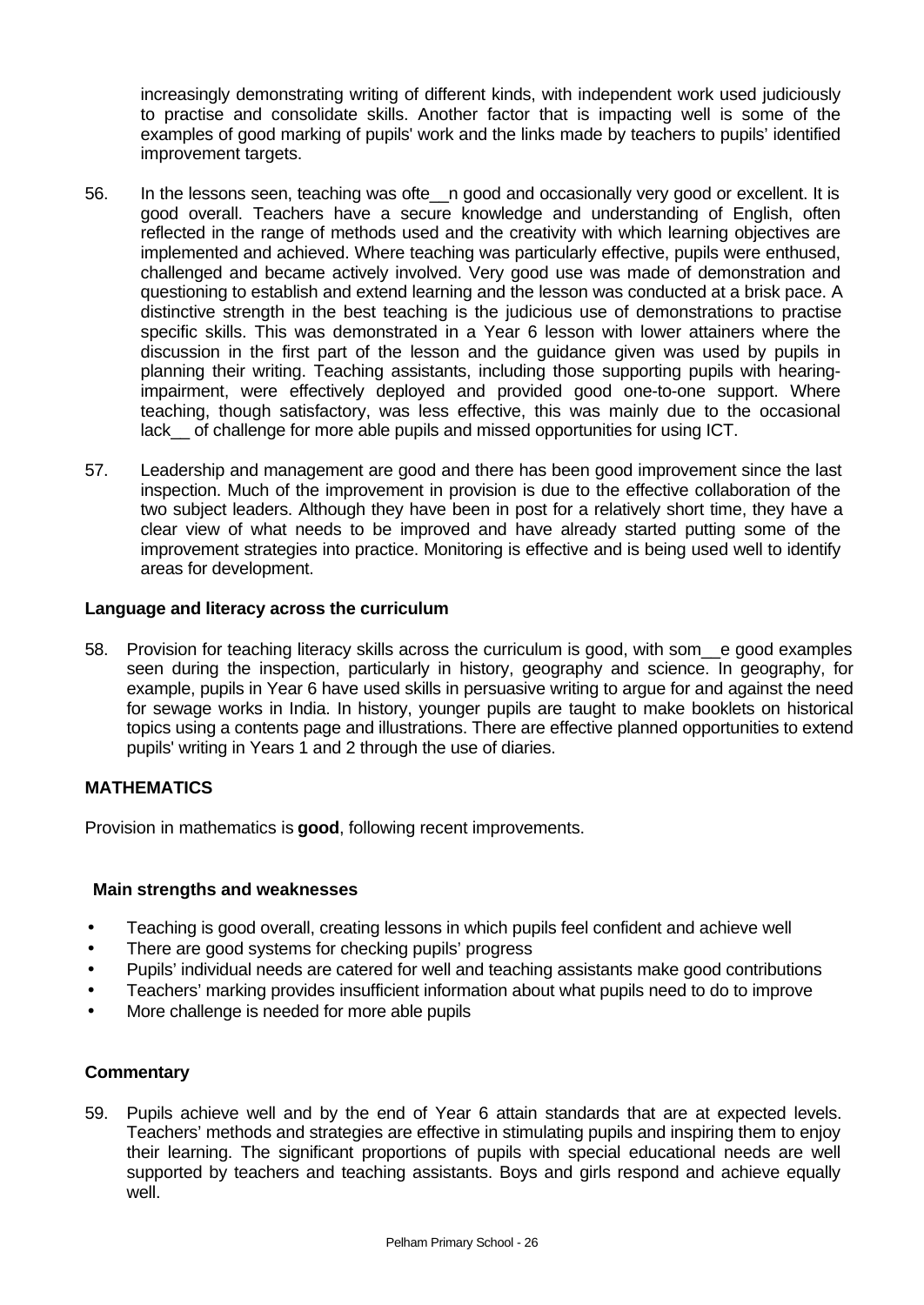- 60. Although standards remain below average by the end of Year 2, pupils are now achieving well in Years 1 and 2 compared with their past attainment. They build systematically on their knowledge and understanding of number, shape and measurement. They respond well to the direct teaching of mental calculations, including solving problems. Pupils with special educational needs achieve well in relation to set targets and are helped to overcome any learning difficulties as a result of the good support they receive in lessons.
- 61. Assessment procedures are good and information is used effectively to meet the needs of different attainment groups. Performances in annual tests contribute effectively to teachers' tracking of progress in relation to set targets, and detailed information is passed on each year to the new teacher. The *National Numeracy Strategy* is implemented successfully throughout the school. The quality of teaching and learning is good. The main strengths shared by teachers include high expectations of work and behaviour and the establishing of very good relationships through prompts for explanations and reasons behind pupils' answers. Teachers plan tasks that are well matched to the needs of the average and lower attaining pupils within each class but more capable pupils are not always sufficiently challenged to extend their knowledge and understanding. Teaching is particularly good in Year 6, where pupils are taught in an upper set of higher and average attaining pupils and a lower set of the remaining average and lower attaining pupils. Expectations are high and, as a result, pupils enjoy their lessons and are keen to learn and contribute answers. They are encouraged to share and explain their answers and do so willingly. Resources are satisfactory in quantity and quality and are used effectively to support pupils' learning. However, throughout the age range, one weakness is the quality of marking. Teachers do not usually provide pupils with enough information in their written comments to help them understand what they need to do to improve.
- 62. Evidence shows good recent improvements in pupils' standards and the quality of teaching since the recent appointment of the joint co-ordinators. Co-ordination of the subject is good in both its leadership and its management. The co-ordinators' detailed analysis of pupils' performances in regular testing has highlighted specific areas for development in each year group. The annual action plan identifies relevant tasks that are aimed at raising standards. As a result, teachers' expectations are now higher and different strategies are used to develop mental calculations and investigational skills. There has been good improvement since the last inspection.

#### **Mathematics across the curriculum**

63. Pupils have regular opportunities to use their mathematical knowledge in other subjects. These include measuring and data handling in science to present results of investigations. This is further extended by the use of ICT to present information in a variety of graphs and patterns. This includes, for example, calculating the mean, mode and median, and investigating the range of mathematical probability from impossible to certain. Measuring is used regularly in design technology and pupils' awareness and understanding of pattern is developed well in art and design.

#### **SCIENCE**

Provision in science is **good**.

#### **Main strengths and weaknesses**

- Although standards in national tests are lower than in 2002, pupils of abilities all achieve well
- Teaching and learning are good
- The subject is well led and this has resulted in good achievement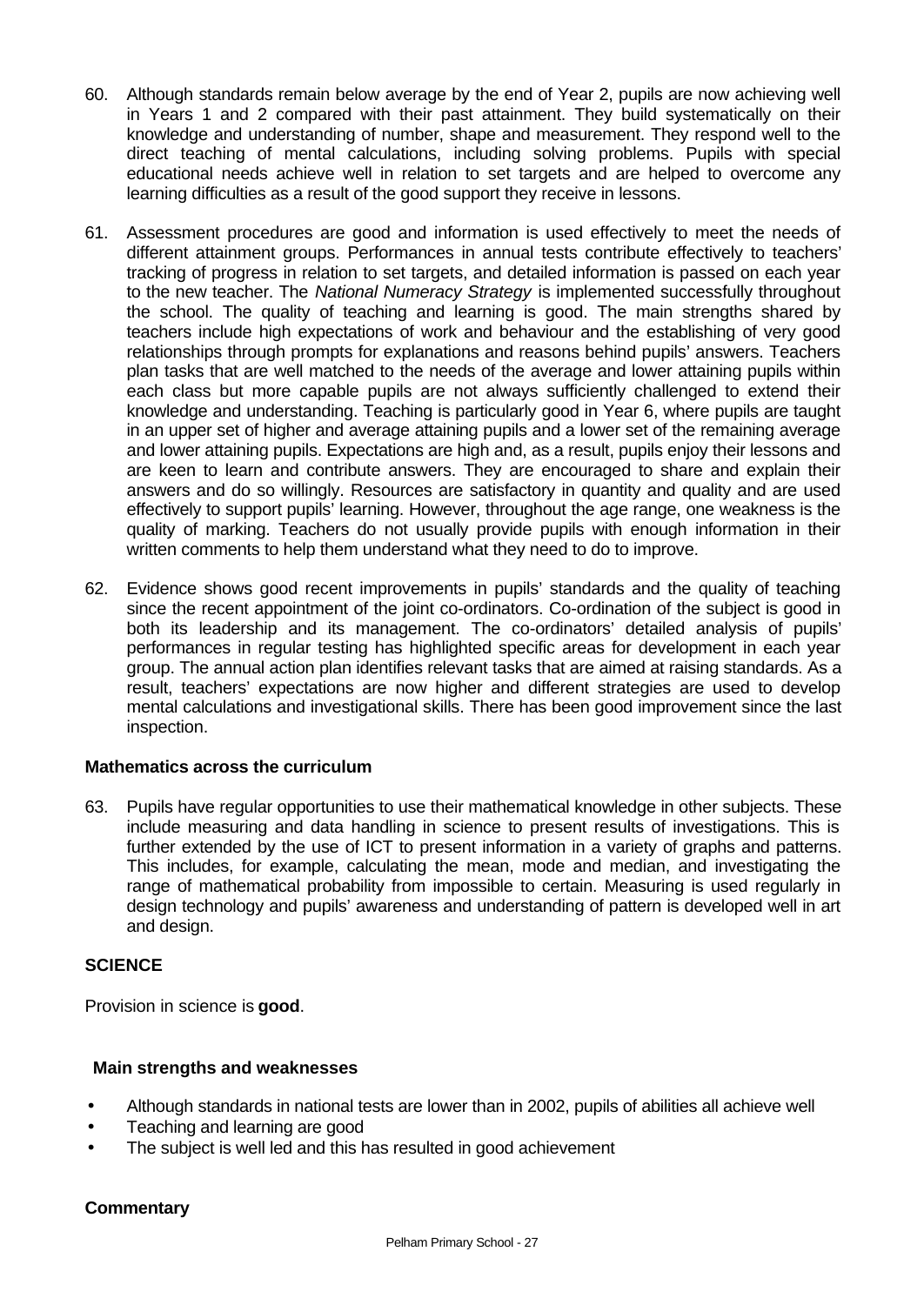- 64. Standards in the 2003 national tests for pupils at the end of Year 6 were lower than the previous year as the performance of a few pupils affected the overall results of the school. However, more able pupils achieved higher levels in tests, and those pupils with special educational needs achieved well in relation to their ability. There is no national test in science in Year 2, but standards are in line with those expected and all aspects of science are covered effectively. Throughout the school, pupils of all abilities achieve well. Investigations are carried out thoroughly and pupils learn how to make predications based on what they already know about science, and they explain their findings clearly, using charts and written accounts.
- 65. Teaching and learning are good. Teachers have good subject knowledge and make science interesting and fun. Subjects that could be boring are made relevant to the pupils so that they are enthusiastic about learning. In Year 3, for example, pupils investigated the best rock to build a cave with. They talked excitedly about what they were doing because the teacher had read a letter from a caveman who needed a new cave as his one was being damaged. Lessons are usually brisk, although sometimes the pace slows when pupils become restless and behaviour issues have to be addressed. Teachers have high expectation of what pupils will learn in lessons and explain clearly the purpose of each session. This results in pupils being able to explain clearly what they are learning and working together very well to produce careful work. Literacy and numeracy skills are promoted well in science so that accounts are accurately written and results of experiments are recorded in a variety of formats. This results in work that is usually neatly presented. Although marking does not always let pupils know what they have to do to improve their work, end-of-unit assessments are used well to encourage pupils to evaluate their own work. The results of these assessments are used effectively to plan further work.
- 66. Science is well led. Careful analysis of work and planning has resulted in weaknesses in the curriculum being identified and strategies being introduced to tackle these issues. The lack of investigations and experiments had been identified and dealt with and pupils are now thinking as scientists and becoming more confident when talking about their work. There has been good improvement since the last inspection.

# **INFORMATION AND COMMUNICATION TECHNOLOGY**

Provision in information and communication technology (ICT) is **good**.

#### **Main strengths and weaknesses**

- Standards have improved and pupils are achieving well
- Resources and staff expertise have improved considerably and teaching is good
- Good leadership and management of the subject has a positive impact on pupils' progress and teachers' increased confidence
- Procedures for assessment are not fully in place

- 67. Pupils throughout th\_\_e school attain at levels similar to those expected nationally. In the lessons seen, good teaching enabled pupils to make good progress and achieve well. Since the last inspection, substantial improvements have been made in resources for the subject and staff confidence and expertise have been developed through training. The unsatisfactory provision reported in the last inspection is now good, and this represents very good improvement.
- 68. The use of national guidance as the basis for planning ensures that all pupils experience the expected subject strands. Examples of pupils' work show they are learning to use ICT for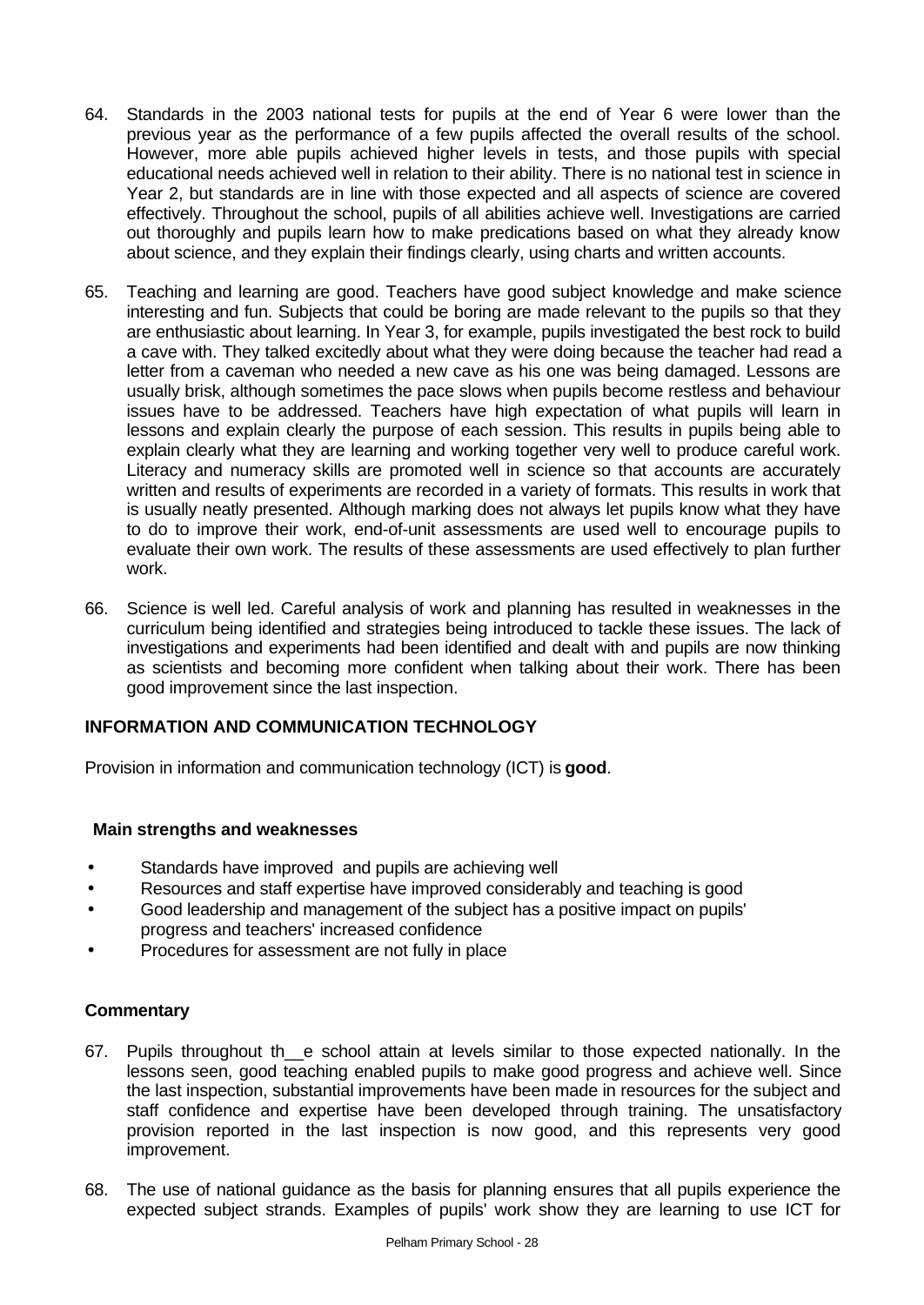word-processing, graphics, the internet and data-handling, as well as control, monitoring and modelling. Teachers' planning and conversations with pupils confirm that classroom computers are increasingly being used to support learning in other subjects, although inspectors saw little use being made of classroom computers during the inspection.

- 69. The teaching is good. In the lessons seen in the computer suite, the teachers' improving subject knowledge was used well to give clear succinct explanations, although the absence of a data projector made demonstrations u nwieldy. In the best teaching, good use of questioning maximised pupils' learning and all pupils, including those with special educational needs, achieved well. Year 3 pupils were adept at using a simulation program to explore options and learn about how decisions affect consequences. In Year 6, pupils quickly accessed a *Powerpoint*<sup>™</sup> program and showed good skills in using its potential for a presentation about their recent trip to Sayers Croft. Discussions with pupils and examples of their work show they are confident in accessing the internet for research. They are enthusiastic about the use of ICT, clearly enjoy their lessons and work well with partners or groups to achieve well.
- 70. The subject is well led and managed with good guidance and training being provided for staff and teaching assistants. Assessment procedure\_\_s are being developed enabling the teachers to recognise and record pupils' achievements, although these are not fully in place.

#### **Information and communication technology across the curriculum**

71. During the inspection a number of good examples were seen of ICT being used in other subjects, including in mathematics, art and history. The computer suite is now increasingly being used to focus on the use of ICT in other subjects, especially for older pupils. Much of the planning also identifies opportunities for the use of ICT and this is being enhanced by the purchase of specific subject software.

#### **HUMANITIES**

In **history**, work was sampled. It is therefore not possible to form an overall judgment about provision. However, evidence from pupils' work indicates that standards are average and have been maintained since the last inspection. In the three lessons seen, the quality of teaching was go od and enabled the pupils to consolidate and extend their understanding of chronology. In Year 2, pupils showed good understanding of the passing of time as they sequenced the key events of the Great Fire of London with more able pupils adding detail and explaining the reasons behind some of the events. Resources are used effectively to bring the subject alive, with pupils in Year 3 gaining good insights into Victorian society as they handle artefacts from the period and research information from the internet. As pupils move through the school, they build on their previous learning and begin to extend their research skills to find out information, for example about the Romans and the Egyptians. History is used effectively to promote literacy skills, with younger pupils writing booklets on Guy Fawkes, using a content page and illustrations, and pupils in Year 6 writing in the role of an archaeologist discovering the pyramids for the first time.

Just one **geography** lesson seen during the inspection and therefore no provision or teaching judgement can be made. However, by looking at the work available, and by talking to pupils, standards are in line with what is expected by the end of Year 2 and Year 6. Geography is well planned so that the skills and knowledge required is systematically taught throughout the school and pupils learn about their own and other locations.

#### **Religious education**

Provision in religious education is **satisfactory**.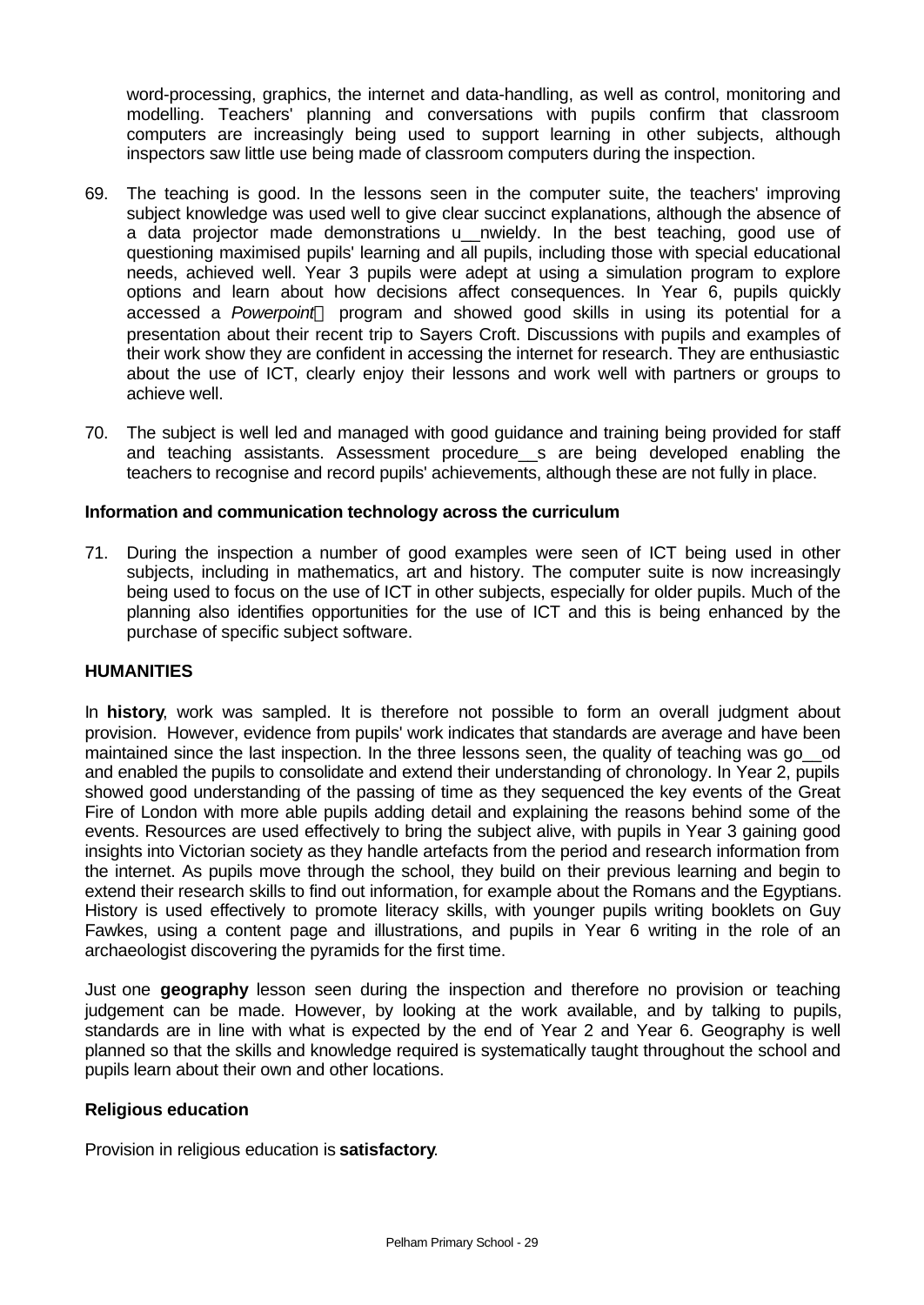## **Main strengths and weaknesses**

- Pupils learn about a variety of religious faiths and customs and this has a significant impact on their spiritual and cultural development
- Teachers make good links with other subjects so that religious education lessons are interesting
- Resources for religious education are good and the subject is monitored effectively

## **Commentary**

- 72. By the end of Years 2 and 6 pupils reach standards in religious education that are in line with those expected in the locally-agreed syllabus. Pupils in Year 2 understand the importance of being a friend, and begin to learn about celebrations, such as the Jewish festival of Hanukkah. By Year 6, pupils have studied a wide range of religions and make comparisons between the common signs and symbols of these faiths. They know about the importance of prayer mats to Muslims and the relevance of Diwali lights to Hindus. Pupils reflect upon meditation techniques and some have written thoughtful prayers and meditation chants. These experiences and activities have a significant impact on pupils' spiritual and cultural development and they learn to respect and understand the beliefs of others. Pupils' achievement is satisfactory.
- 73. Teaching and learning, overall, are satisfactory. Teachers are knowledgeable about religious education and plan interesting activities so that pupils are interested and keen to learn in lessons. For example, in Year 2, pupils played with a *dreidl* and worked out how to play this game of chance played by Jewish children. In Year 3, pupils make diwa pots to place small lights in and understand how this relates to the story of Rama and Sita. Teachers have high expectations of pupils recording work clearly and this results in more able pupils writing clear accounts of stories and practices in various religions. Work in books is usually marked, giving praise for what each pupil has achieved, but no points for development to help pupils improve. Pupils with special educational needs are supported well so that they can be fully included and take a full part in lessons.
- 74. Religious education is satisfactorily led. Resources are good and a keen eye is kept on these to ensure that they fully support learning in lessons. Plans have been monitored and work analysed so that weaknesses in learning can be identified and tackled. This is quite recent and has yet to have an impact so that pupils achieve as well in religious education as they do in English, mathematics and science. Improvement since the last inspection has been satisfactory.

# **CREATIVE, AESTHETIC, PRACTICAL AND PHYSICAL SUBJECTS**

Only one lesson was seen in **music**. It is therefore not possible to make an overall judgment about provision in this subject. In music, pupils were only observed in Year 6. It is quite clear that the good subject expertise of the subject leader is being used well to support teaching and learning and to help pupils move forward. Very good provision is made for pupils to extend their learning through a range of lunchtime clubs such as recorders, a choir and bell ringing. Many pupils benefit from additional tuition in learning the clarinet, cello, clarinet and trumpet. Singing heard in assembly during practice for a Christmas presentation was very good, with pupils showing well develope\_\_d skills in projecting their voice and adapting it to hold notes. Hearing-impaired pupils were fully included and effectively supported with all pupils signing while singing. The intervention of the teachers during these rehearsals was very effective and helped pupils gain in confidence.

In **physical education**, again just one lesson was seen and so no overall provision judgement has been made. The school works hard to promote sports and makes good provision in out of school activities with a number of clubs in netball, football, gymnastics and rounders. Pupils are also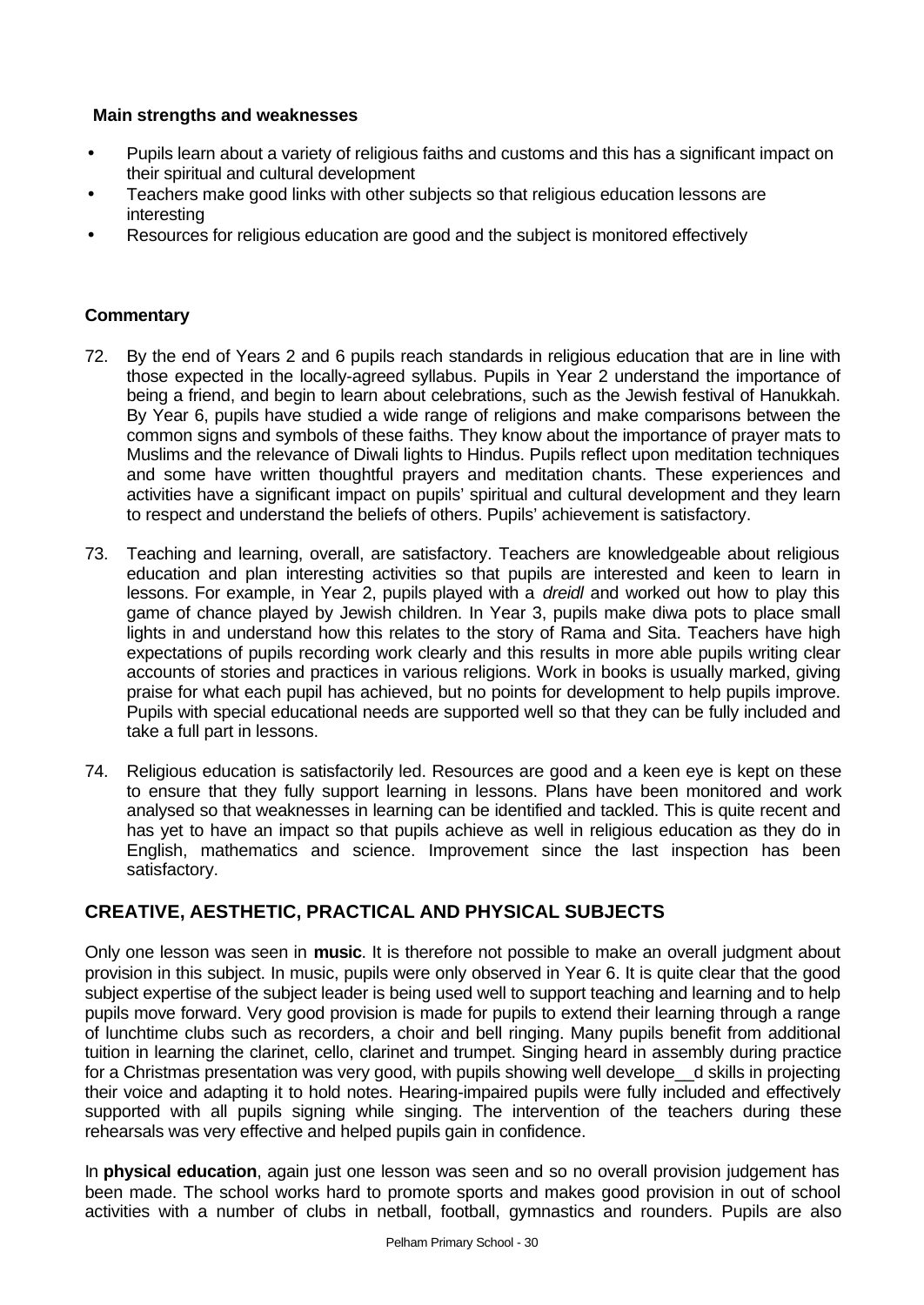enabled to participate in a range of competitions with other schools and have recently won two of them. From viewing planning and discussions with teachers and pupils it is evident that all strands of the subject, including outdoor and adventurous activities, are regularly taught during the year. Standards in swimming by the end of Year 6 are good.

Just one **design technology** lesson was seen during the inspection and therefore no provision or teaching judgement has been made. However, by looking at work and talking to pupils, standards are in line with those expected and pupils achieve well. The strength of design technology within the school is the planning for the development of skills needed to design and make a variety of items. Pupils sew and cook, making thoughtful evaluations of their work as they go. By the time they are at the end of Year 6, pupils confidently carry out the designing and making of a hamster house, identifying the materials they will need and the problems they may encounter. At the end of the project pupils evaluate what they have done, deciding what went well and what they would improve next time. One pupil wrote in a heartfelt way that she would *'try something easier next time'*.

# **Art and design**

Provision is **satisfactory** overall and encourages pupils' creativity.

# **Main strengths and weaknesses**

- The subject makes a good contribution to pupils' spiritual, moral, social and cultural development
- The teaching is good
- Pupils are provided with a good range of resources and learning opportunities

- 75. By the end of Year 2 and Year 6, standards and achievement in art and design are at expected levels. This represents good improvement since the previous inspection, when progress in Years 3 to 6 was described as unsatisfactory. Since the last inspection, the subject is valued not only for its own merits but also because of the contribution it makes to pupils' understanding of other subjects through well-developed curriculum links. The subject makes a good contribution to pupils' spiritual, moral, social and cultural development through these links. Boys and girls achieve equally well. Pupils with special educational needs achieve at the same rate, especially when supported by additional adults or their peers.
- 76. Pupils in Years 1 and 2 work together well creating portraits of themselves and each other. Teachers develop communication skills well when asking pupils to look at the different styles of famous artists such as Matisse, Rossetti and Dali and when evaluating their own and others' work. In Years 3 to 6, good cultural links are made when making diwa lamps, Islamic patterns and when looking at the work of aboriginal artists. Pupils thoughtfully reflect on what might have motivated various artists from around the world in their work. Inspired by good teaching and a good range of resources, pupils work creatively with a good variety of media and materials, developing skills in colour mixing, sketching and clay work. Good links are made with mathematics and ICT when pupils design symmetrical patterns in the style of Mondrian and Islamic mosque patterns.
- 77. Teaching and learning are both good. Strengths in teaching are in teachers' good subject knowledge and sensitive questioning that encourages pupils to look analytically at their own work and the work of others. In this, teachers make good use of the work of famous artists using their techniques to inspire and raise the standards of pupils' own work. Teachers' assessment procedures are satisfactory and, together with the evidence from sketchbooks, teachers maintain a secure knowledge of pupils' levels of work. The subject co-ordinator provides good leadership and management showing good enthusiasm and has successfully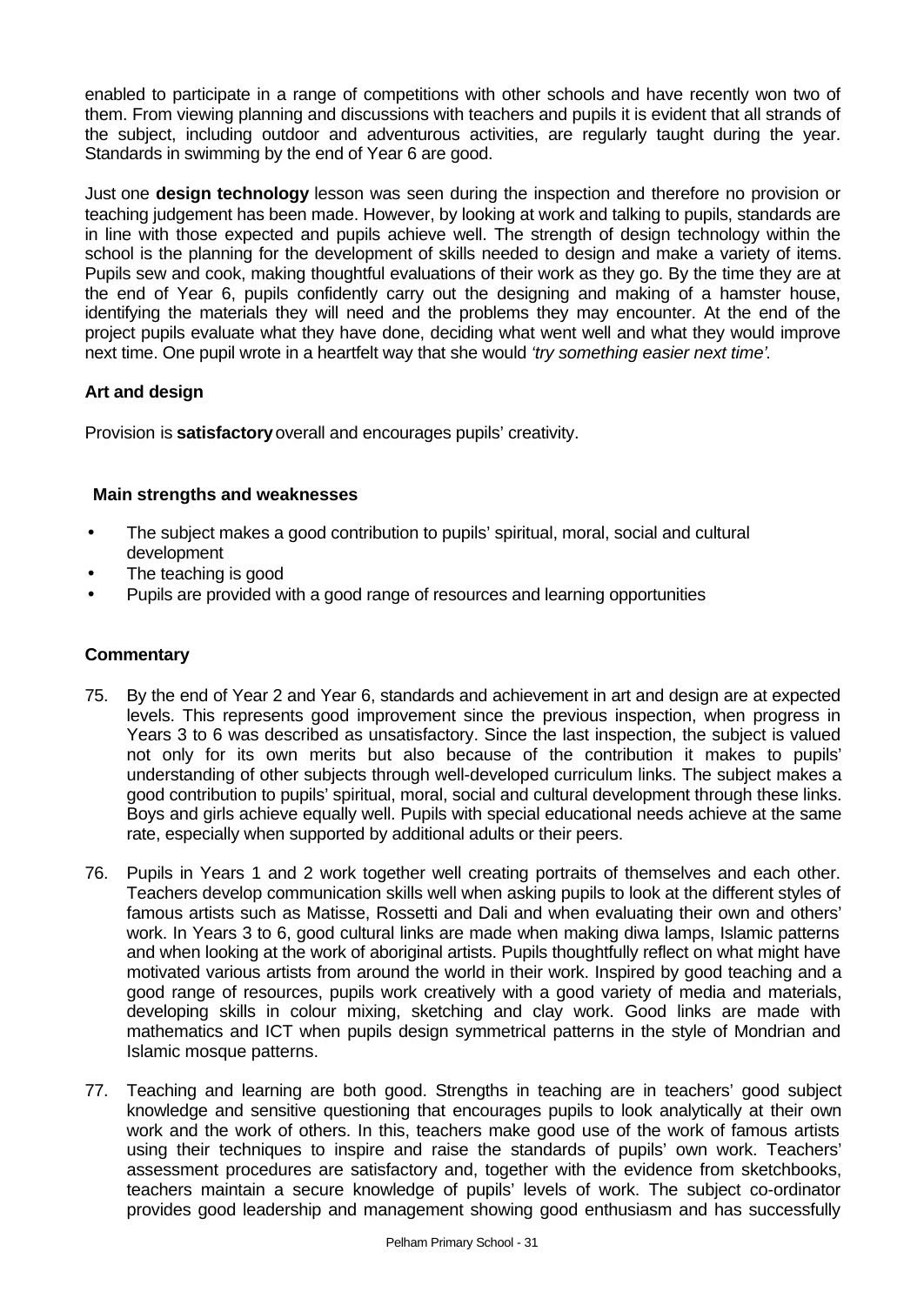imparted this to staff and pupils alike. This has contributed to the raised status of art, the enjoyment of the subject and the improved standards attained.

#### **PERSONAL, SOCIAL AND HEALTH EDUCATION AND CITIZENSHIP**

The school does not specifically timetable lessons on citizenship or personal, social and health education (PSHE), although PSHE is covered within other curriculum subjects. In this way, the school makes **satisfactory** provision for pupils' personal, social and health education. The school nurse supports the school by teaching sex education to pupils in Years 5 and 6 and other issues regarding growing up and developing are dealt with as they arise. Older pupils learn what it means to be a good citizen and understand about living in a community.